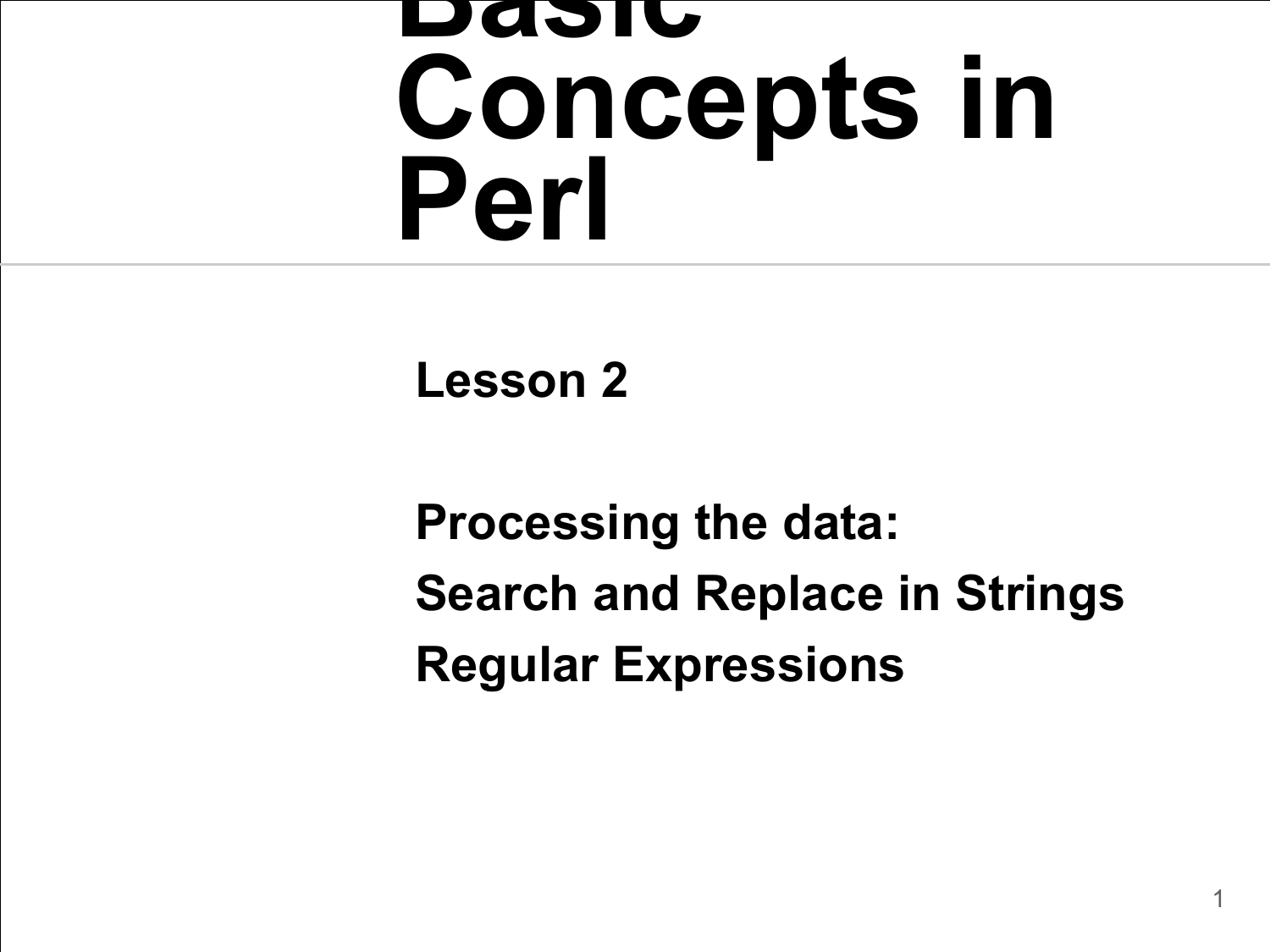#### **Search and Replace without Regex**

- Search with **index(***string, substr, offset);* e.g. **\$found = 1 if index (\$\_, "string") >= 0;**
- Replace with **substr(***string, offset, length);* e.g. **\$who='Friebel'; substr(\$who,4,2) = 'd';** negative offsets count from the end of the string e.g. **substr(\$who,-2,1) = 'be';**
- substr can be used on RHS (ordinary function and be assigned to (LHS)

2

■ **index** and substr faster than regex (internally **index** is used for **m/constant\_string/** )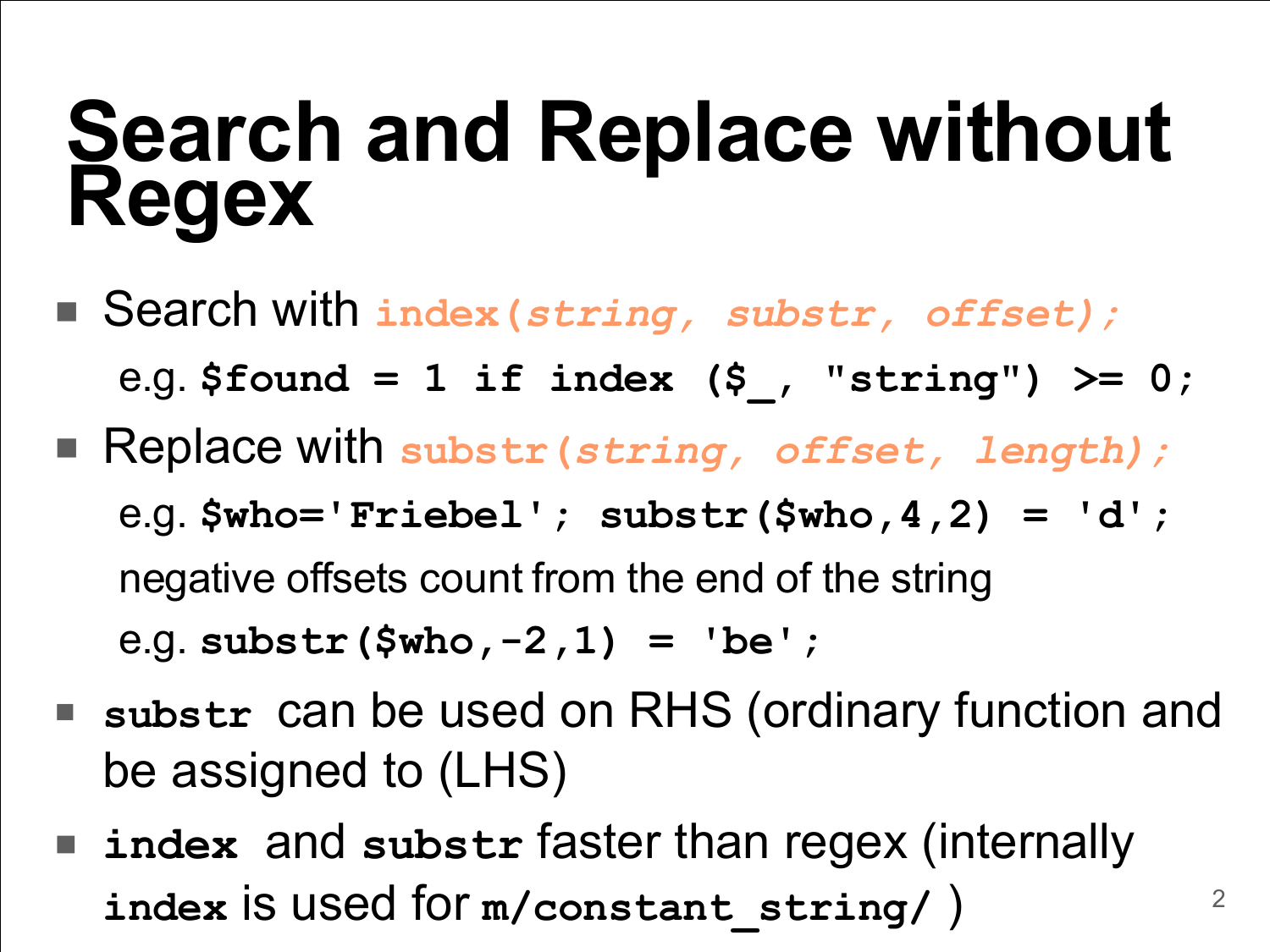#### **Searching for Strings in Tables**

- **unpack** may be more effective than regex for tables with fixed column widths
- **@fields = unpack** *pattern***,** *string* string gets chopped according to pattern fixed width pattern, e.g. "A10xA5" (10char, ignore 1, 5char)
- **\$string = pack** *pattern***,** *@fields* is the inverse
- pack/unpack can also be used to convert between ASCII and various binary representations of data (see next lesson)
- for more patterns see **perldoc -f pack** and **unpack**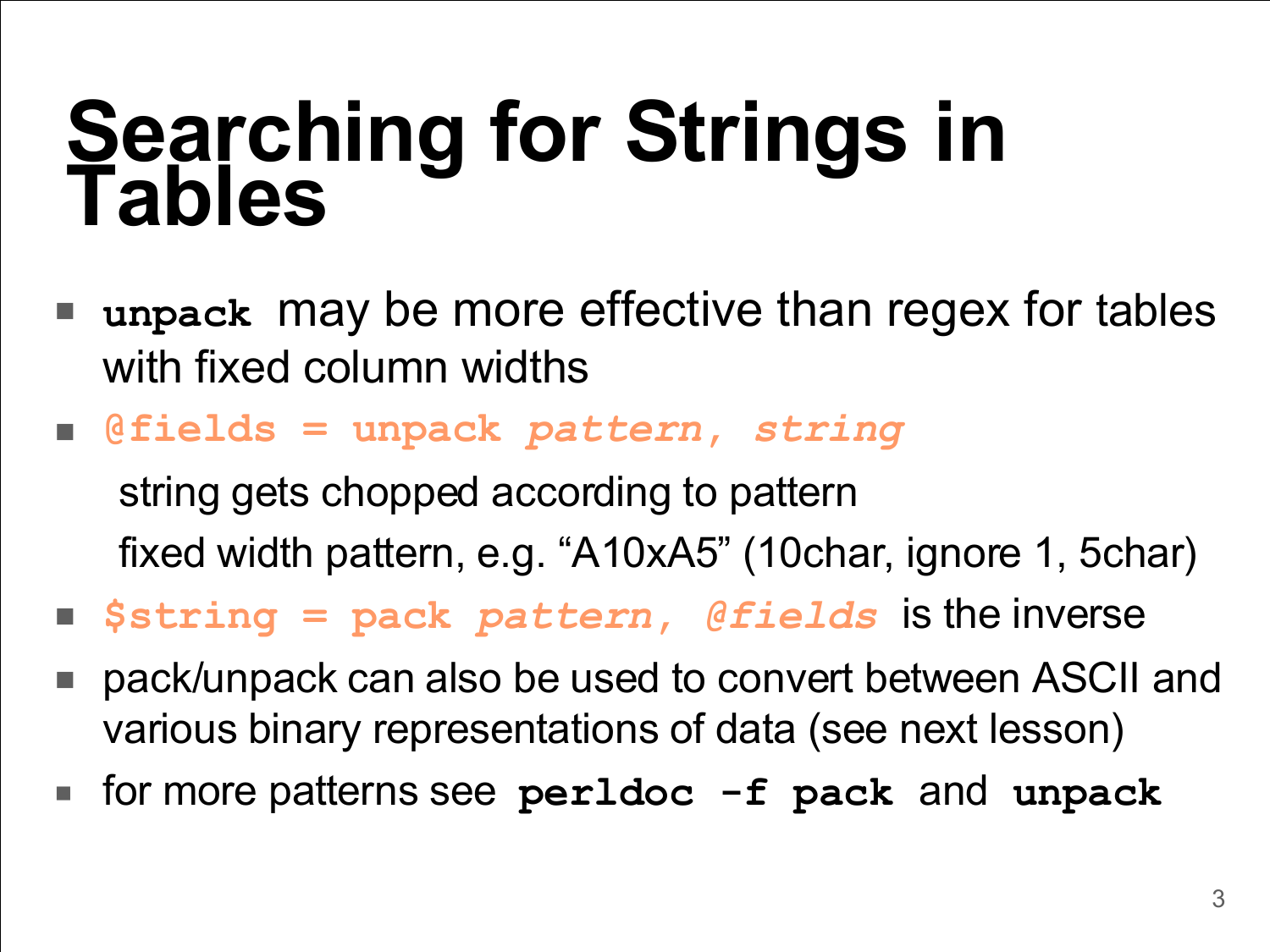# **Examples for pack/unpack**

- Unpack constant width items \$string = *'123I56I89'*; @field = **unpack** *'A3xA2xA5'*, \$string;
- Pack it back to a string (without the separator *I*) **\$string = pack** *'A3A2A5'*, @field;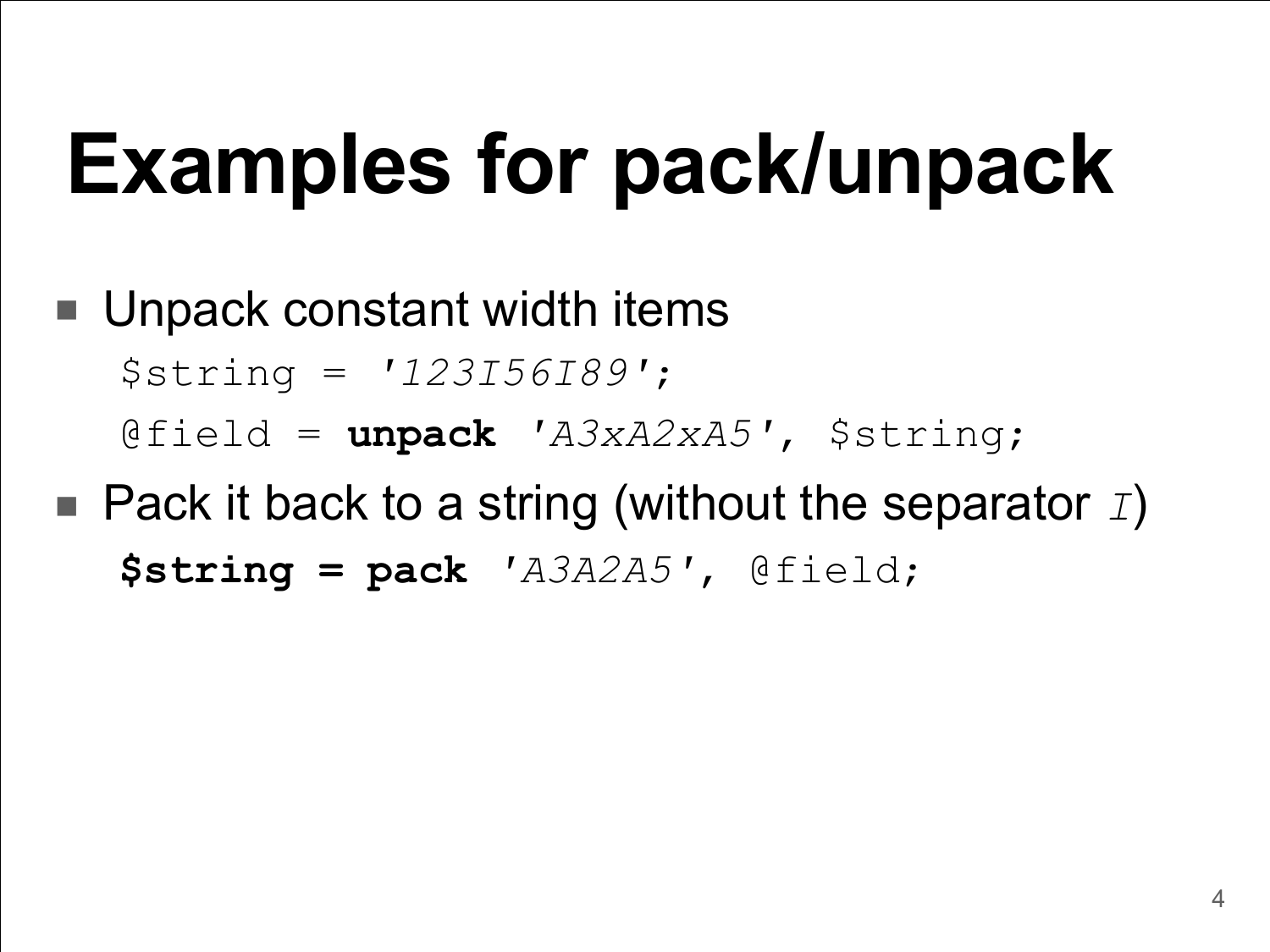#### **Processing text with delimiters**

- split may be more effective than regex for data separated by constant delimiters (e.g. Csv.)
- **@fields = split /:/, \$line;**
- **\$line = join ':' , @fields** is the inverse
- As split accepts regular expressions as the first argument, it will be covered in more detail later
- The lines of syslog files can be split into parts (delimiter is space), see script **02syslog.pl**, derived from **01gzread.pl**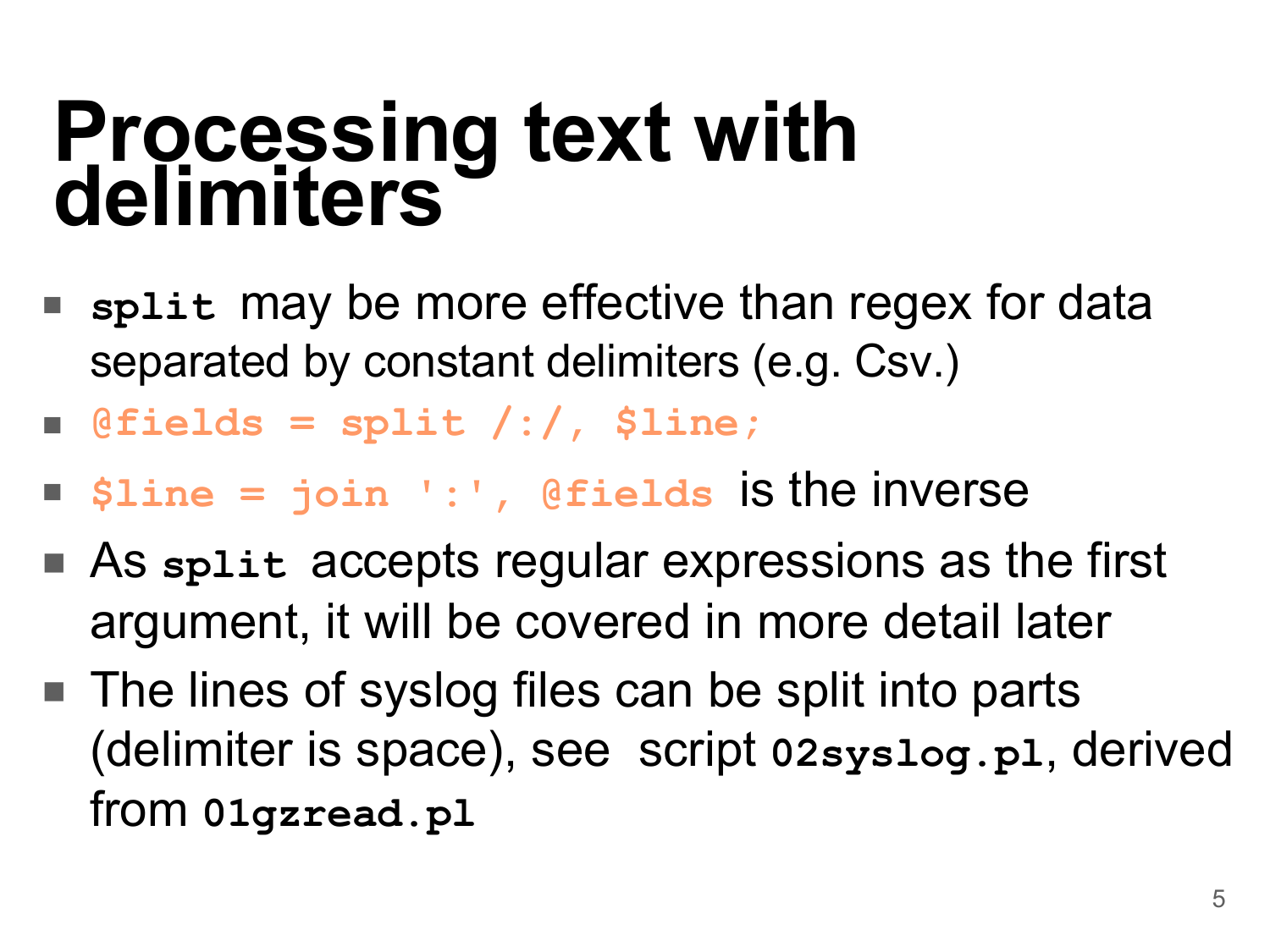# **Regular Expressions**

- used for search and replace operations in strings
- one of the most powerful concepts in perl
- are used in other programs as well: awk, sed, vi, egrep (subset of perl regular expressions)
- For a throughout discussion see "Mastering Regular Expressions" by J.Friedl (O'Reilly)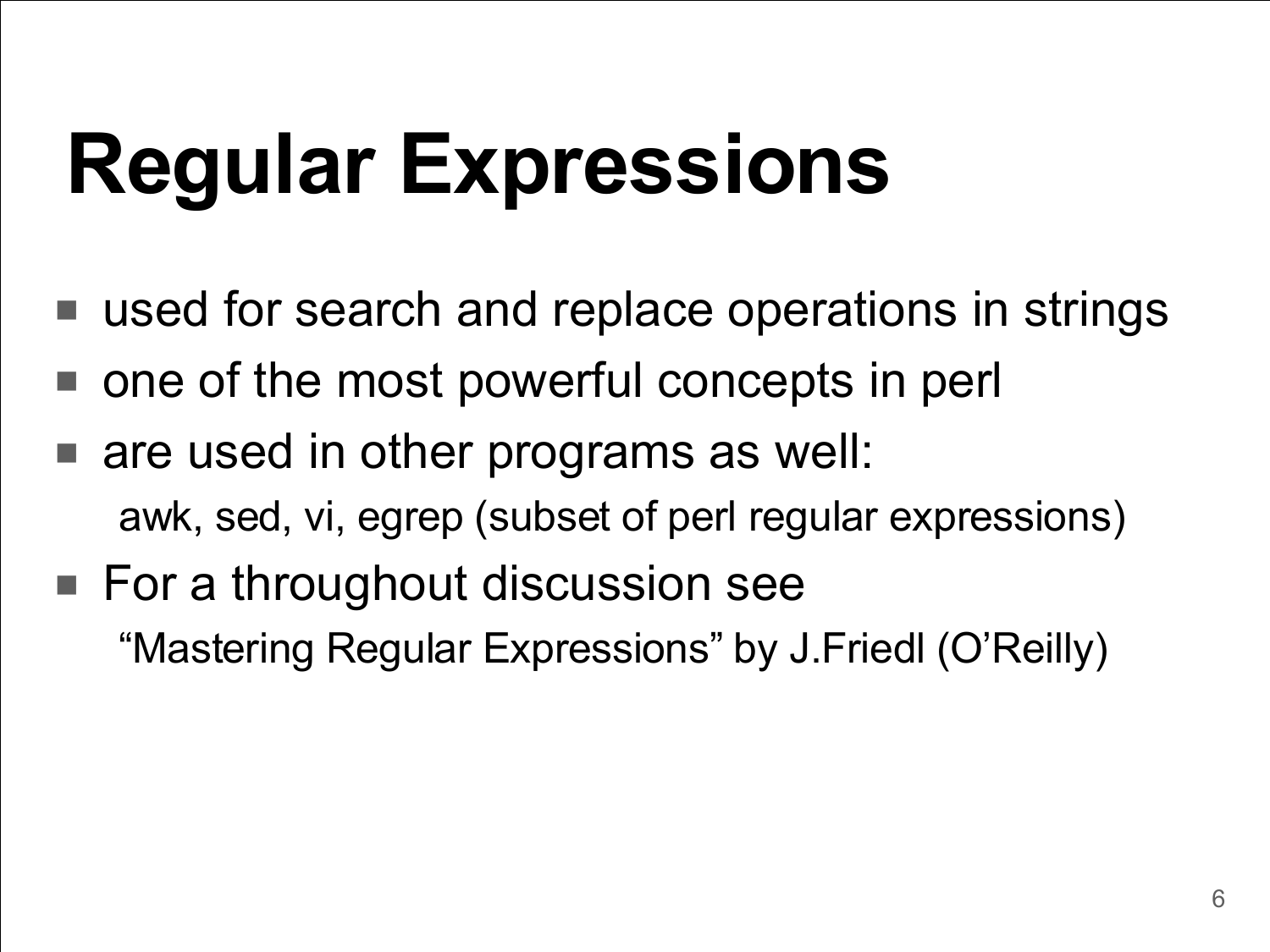# **Regex Operators (1)**

- Search is performed with the match operator m/*regex*/ Delimiter rules like for q, qw, ... (also **m(), m[], m!! ...**) Can be written as **/***regex***/** if the delimiter is **/**
- Replace is done with the substitute Operator **s/***regex***/***string***/**

Delimiters: 3 times the same char or parentheses in pairs: **s/a/b/; s(a)(b); s[a]{b}; s/a/(b);**

■ Options can modify the search/replace operation: **e.g. m/***regex***/i;** and **s/***regex***/***string***/g;**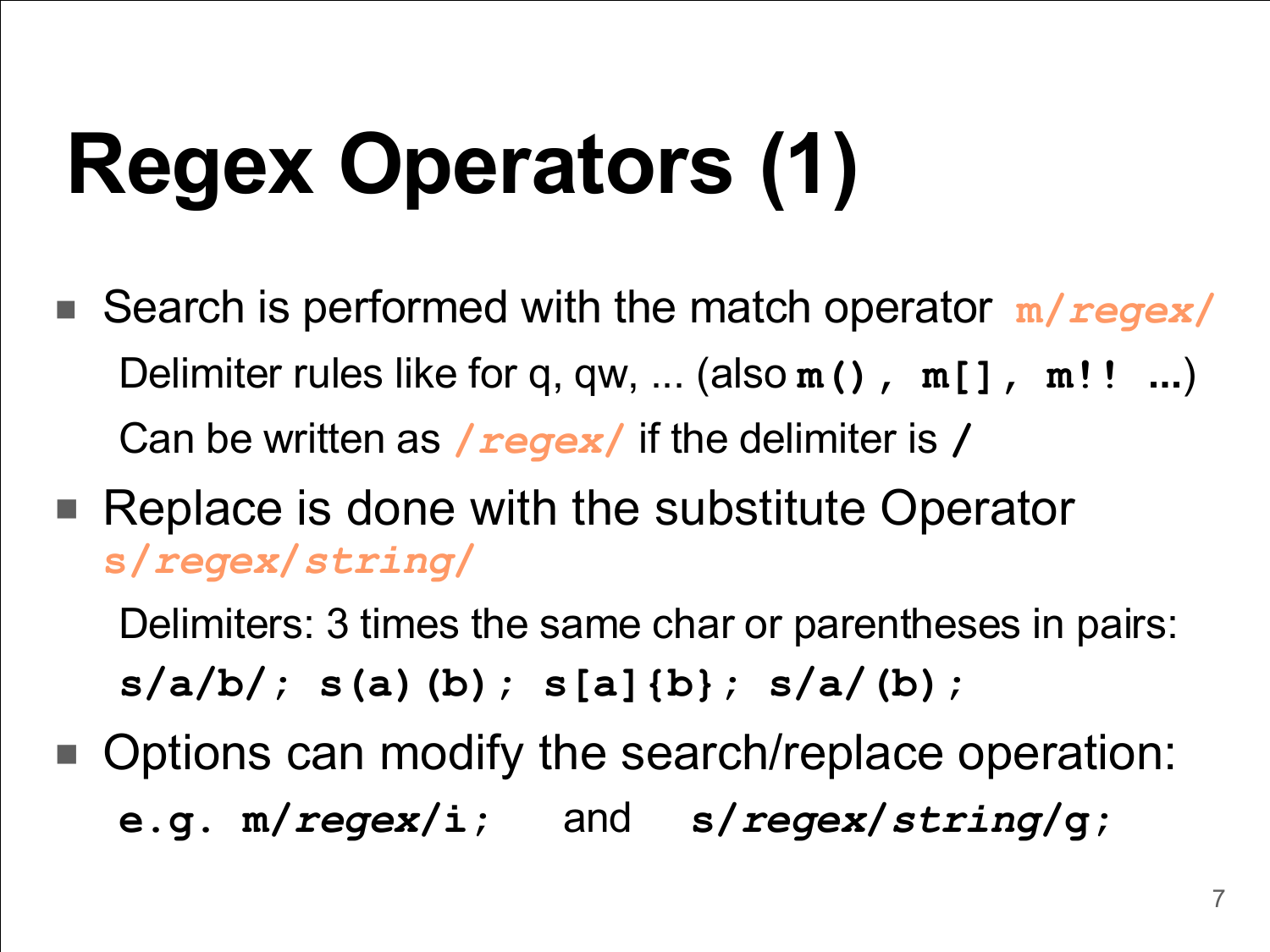# **Regex Operators (2)**

- By default the search/replace target is \$
- Changeable by pattern binding operators = and **! \$ok = 1 if \$a =~ /string/; #Search in \$a \$notok = 1 if \$b !~ /string/; #Search in \$b \$ok = 1 if \$c =~ s/foo/bar/;#Replace in \$c**
- In scalar context result is true/false
- In list context result is list of found/replaced strings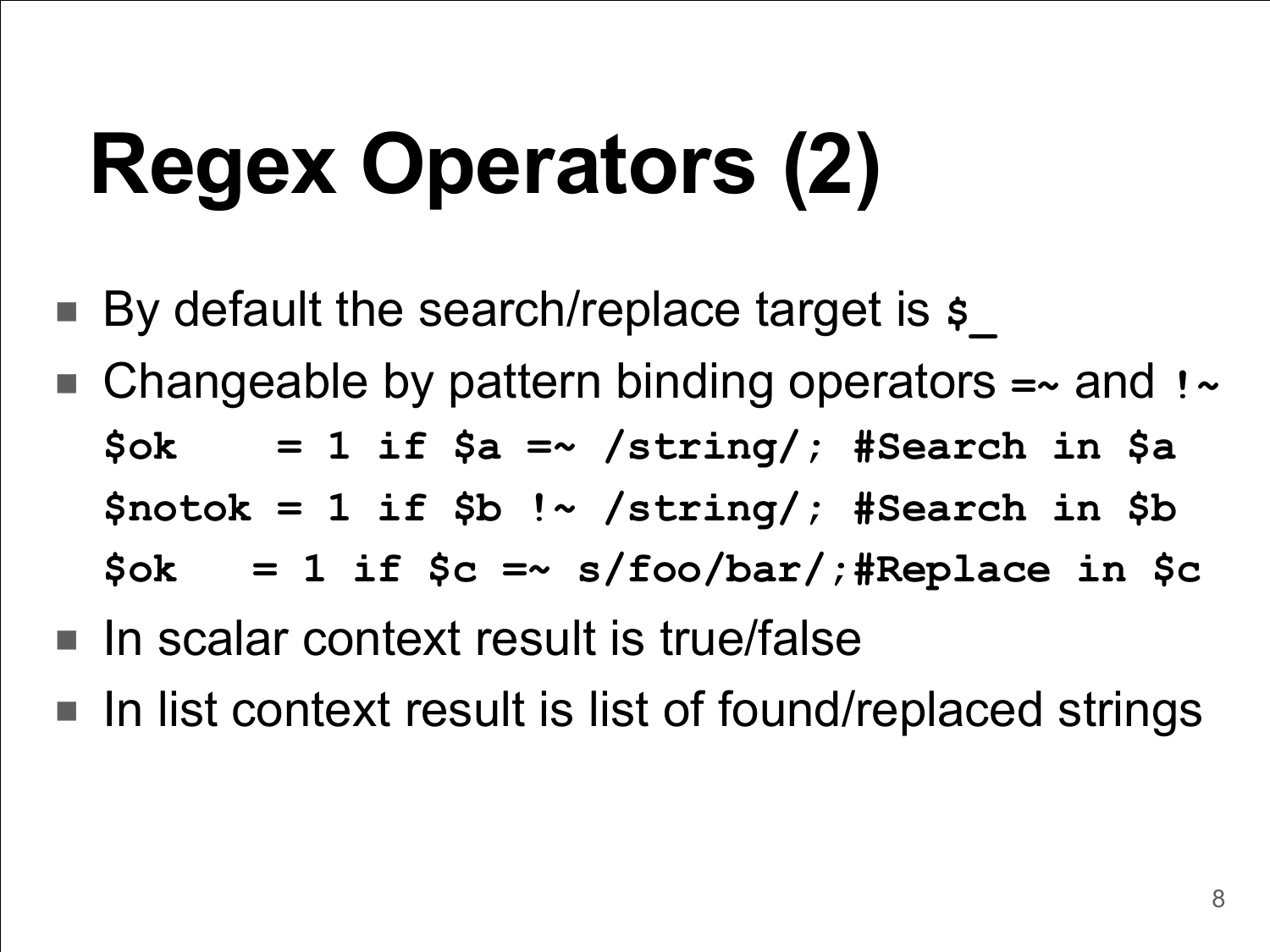# **Regex Elements (1)**

- $\blacksquare$  All **ASCII Chars** (Chars \|()[{^\$\*+?. with leading \) **/this is a dot in parentheses: \(\.\)/;**
- **Aliases** for special characters, e.g.: \a \e \n \cC \t (beep, ESC, newline, CTRL-C, tab)
- **Metachars** (Chars \|()[{^\$\*+? and other chars with leading \)

**/^\d+ items/; #Metachars ^ , \d** and **+**

- **Character Classes** denoted by Metachars or [...] **[yYjJ] [a-z0-9] \d**
- $\overline{9}$ ■ **Alternation** by using the | Metachar, e.g.: /quit|exit/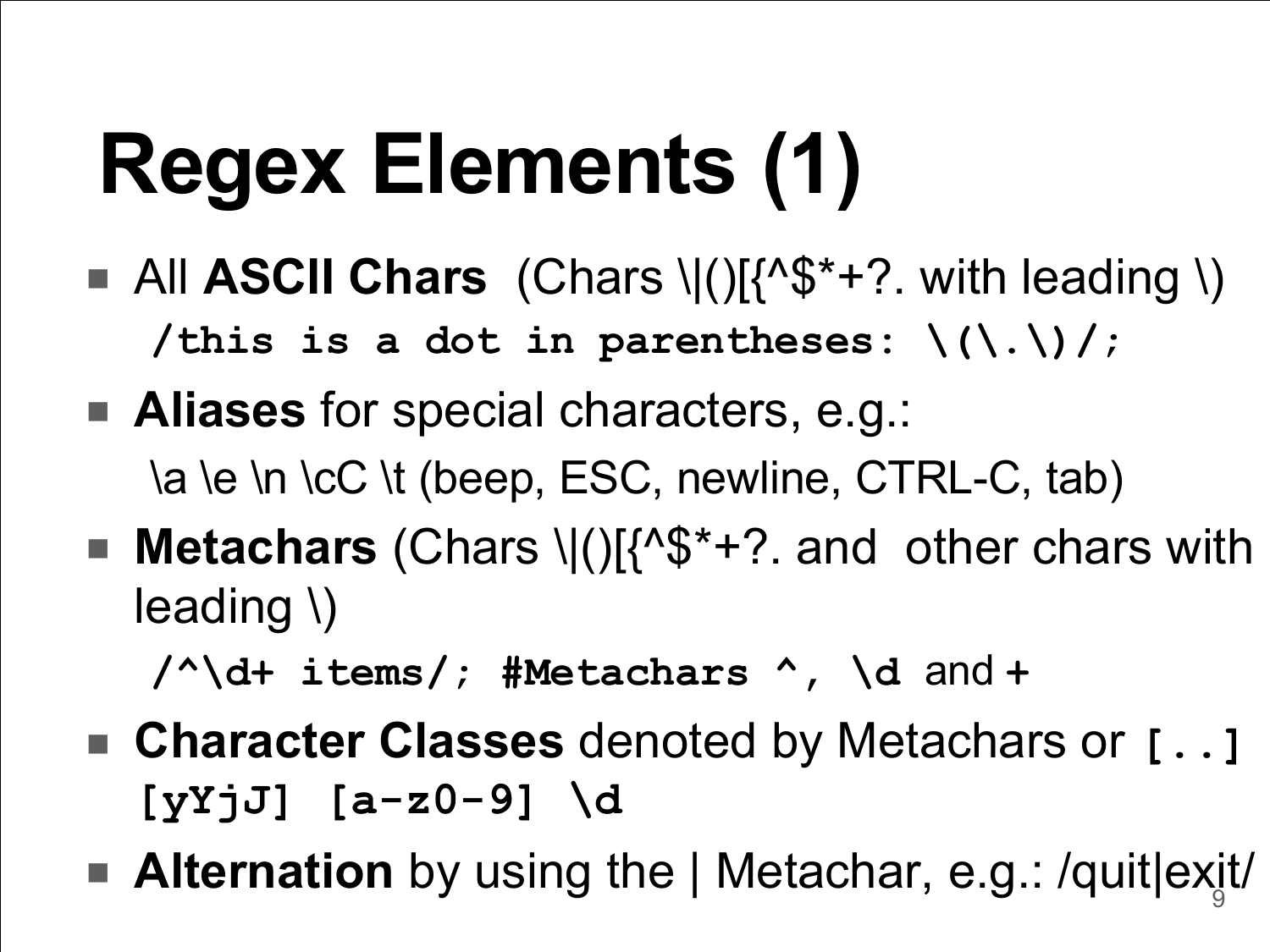# **Regex Elements (2)**

- Begin End (^ and \$) and other String **Positions /^\$/; # the empty string**
- **Grouping** (...)
- The **Quantifiers**  $?$   $*$  +  $\{n\}$   $\{min,max\}$ **/\d{1,3}/; # a number with 1..3 digits**
- The "**anychar**" Metachar . (not \n, but see option s)
- **Assertions** (and other extensions), start with (?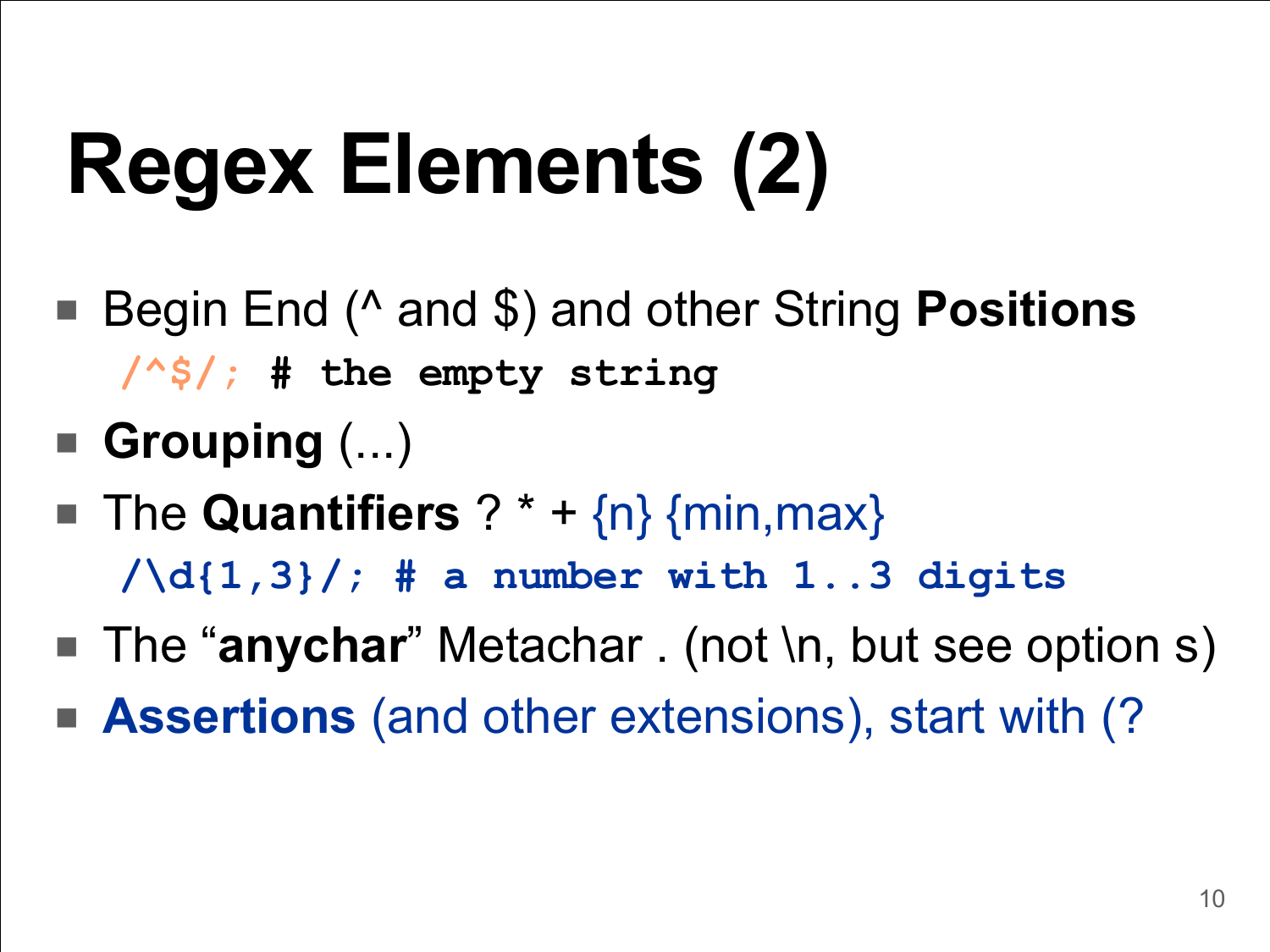# **Comments in Regexes**

- Regular Expressions are fairly unreadable
- Inline Commenting with **(?# this is a Comment)**
- Extended Commenting using Option **x** 
	- ◆ White space is ignored, Comments by using # **m {**

```
a|b # an Alternation, a or b
```
**}x**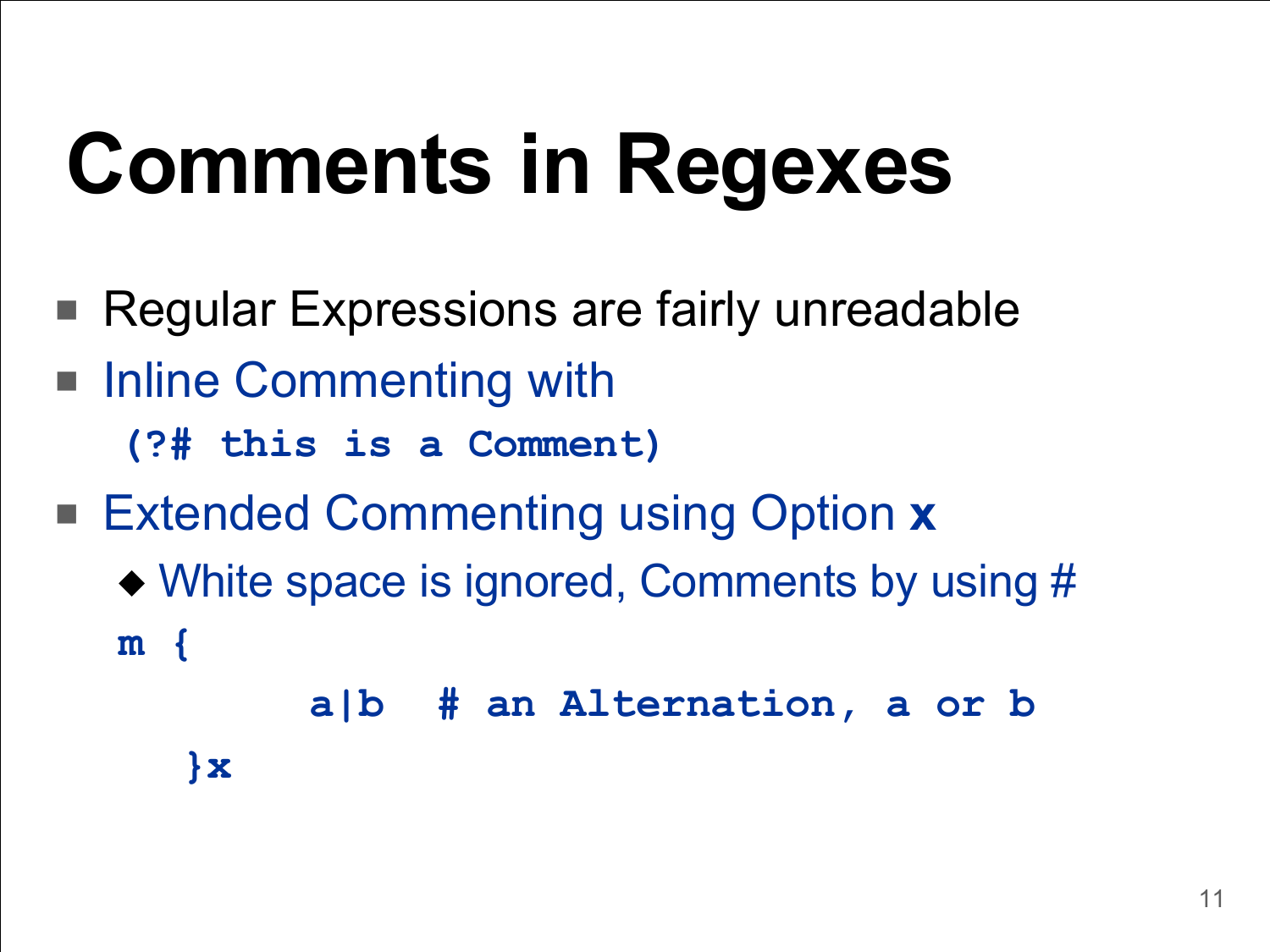### **Character classes**

- Do match a **single** char contained in the class
- List of chars:  $[jJyY]$  or  $[^{A}jJyY]$  (not  $jJyY$ )
- Character ranges: [0-9a-fA-F]
- Metachars as shortcuts for character classes: \w word char [a-zA-Z\_0-9] \W nonword char \d digit [0-9] \D nondigit \s whitespace [ \t\n\r\f] \S non-whitespace
- Since perl 5.6: Unicode and POSIX Char Classes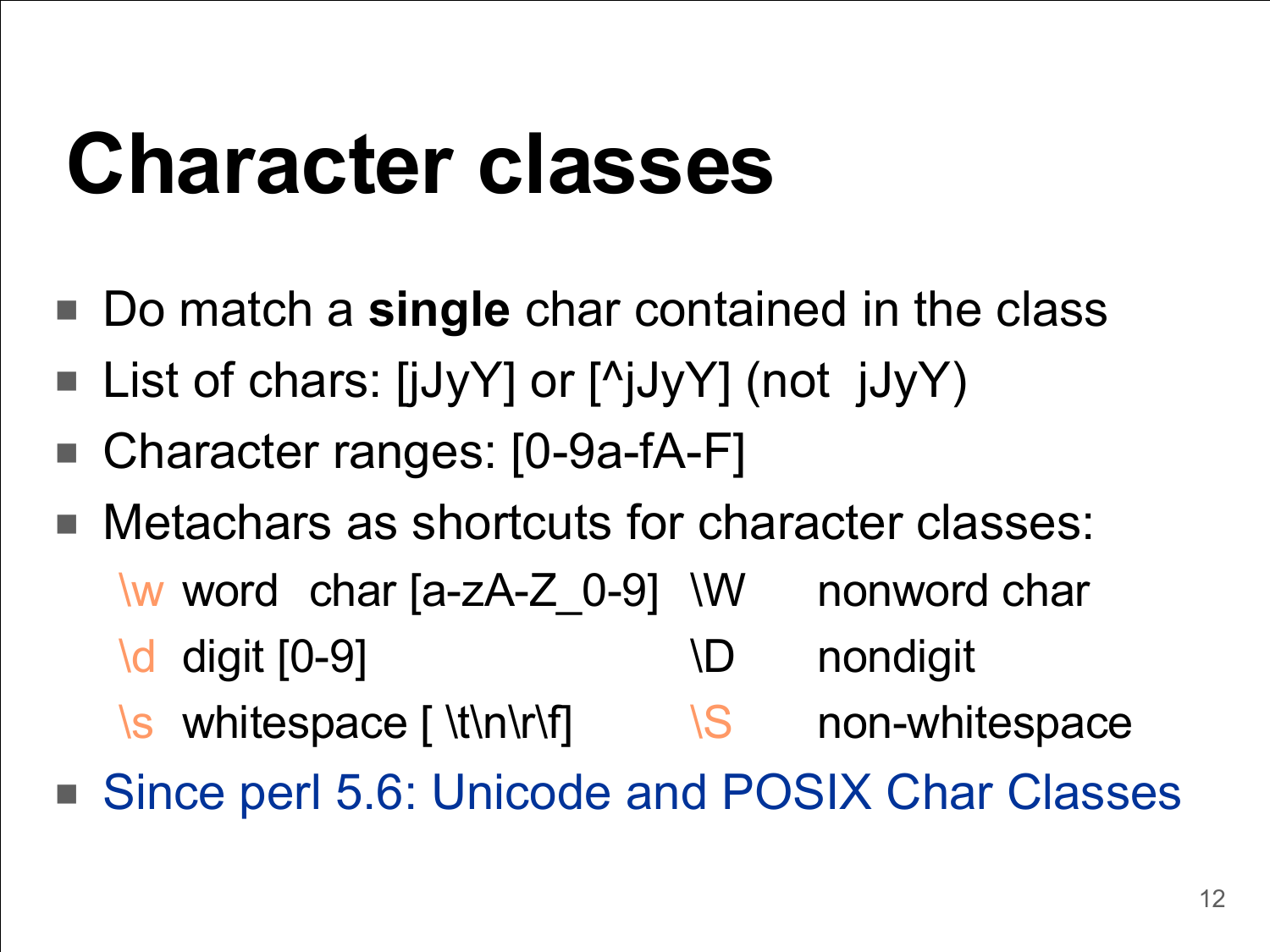### **Quantifiers**

- Describe, how often a Char (or a group of Chars) should match, gets appended
- 0 or more times, same as  $\{0,\}$  $\blacksquare$  ? 0 or 1 ´times, same as  $\{0,1\}$
- + at least 1 time, same as {1,}
- 
- 
- 

■ {min, max} at least min, at most max times  $\blacksquare$  {n} precisely n times, same as {n,n}  $\{n_i\}$  at least n times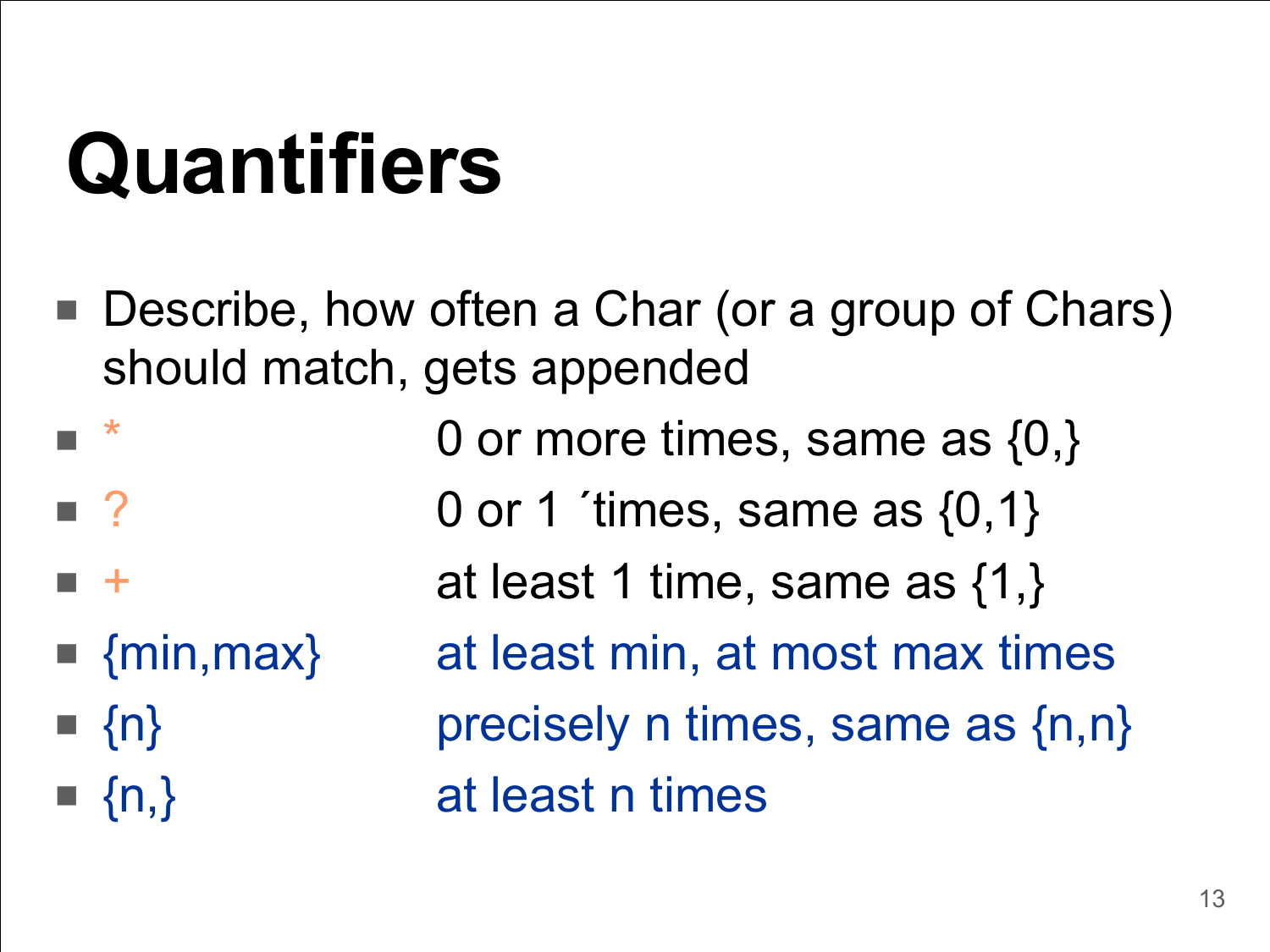# **String Positions**

- Also known as zero width assertions or anchors
- Most widely used: Beginning  $\sim$  and End  $\frac{1}{2}$  of String match also after / before newline (with option m) **\A** and **\Z** match only at beginning and end of string
- **\b** matches at a word boundary and **\B** not there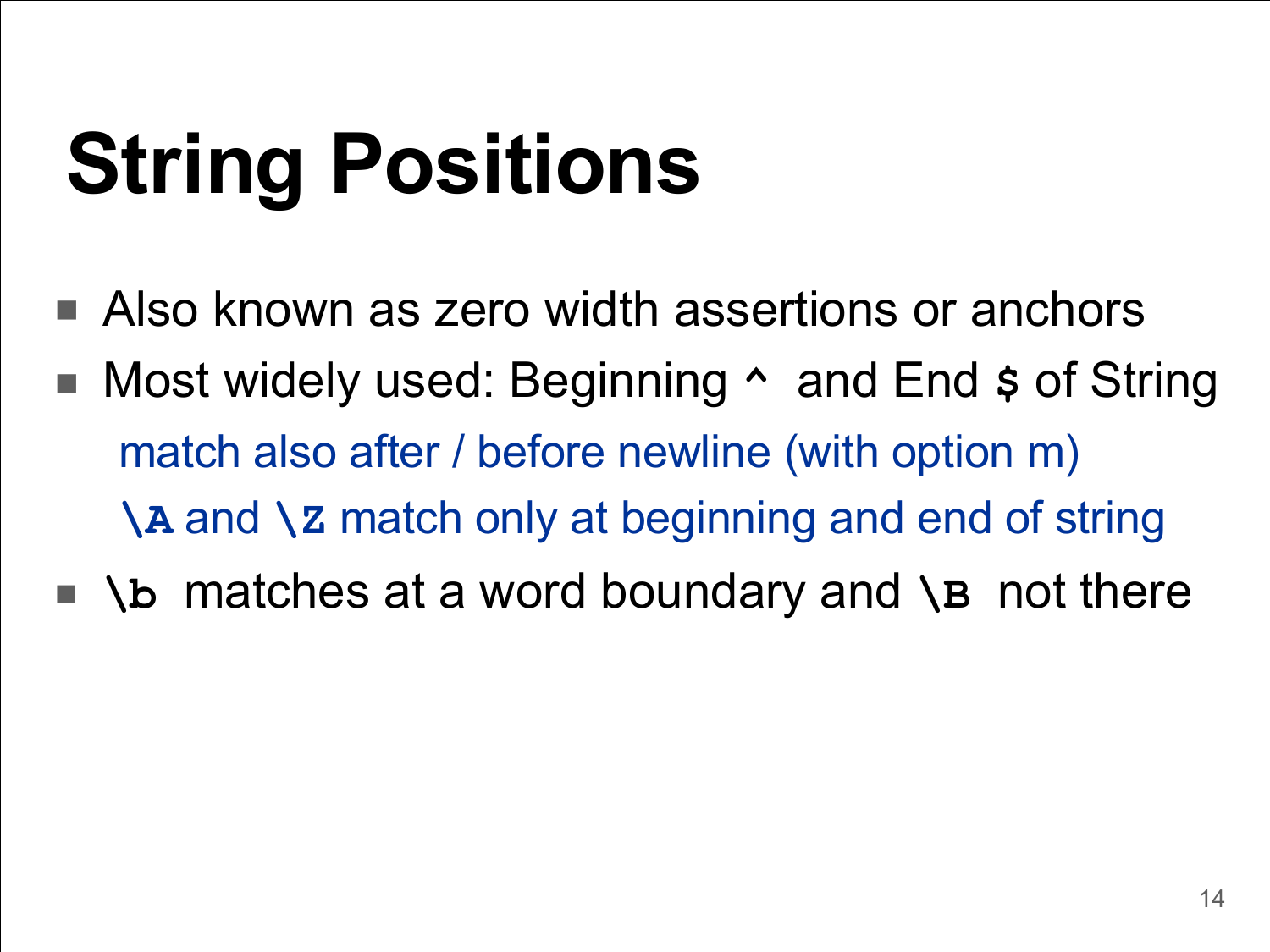# **Optional Regex Elements**

- Expressions that allow a set of possibilities to match ◆ Alternations with |
	- ◆ Use of Quantifiers ?, \*, +, {min, max} or {min,}
- Alternations tried from left to right
- Elements with Quantifiers tried as much as possible
	- ◆ such Expressions are greedy (maximal matching)
	- ◆ Alteration of the greedy behavior by a trailing ?
	- ◆ Then optional elements are skipped if possible
	- ◆ leads to non-greedy or minimal matching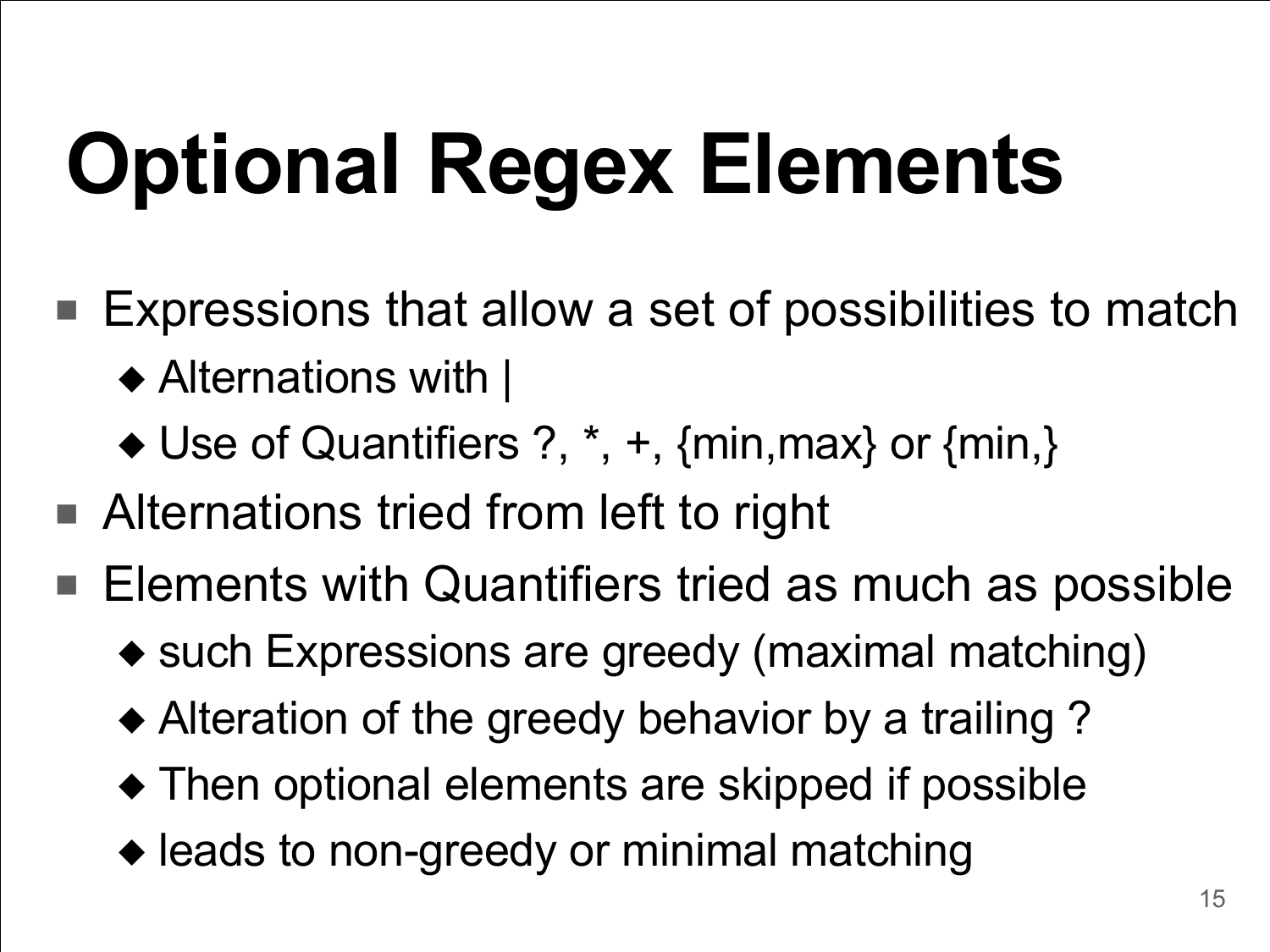# **Maximal Matching Example**

- Look in "Doris, Petra, Hera, Tesla" with Regex **/,.\* ,/ # greedy, maximal matching**
	- ✦ Look for first comma (5 times false, 1 time true)
	- ✦ Look for .\* (true up to end of string, alternatives exist)
	- ✦ Look for comma (false letter **a** found)
	- ✦ Go back to alternative (to **l** , match comma, false)
	- ✦ Repeat this step (backtracking) until comma found
	- ◆ therefore the result is: ", Petra, Hera,"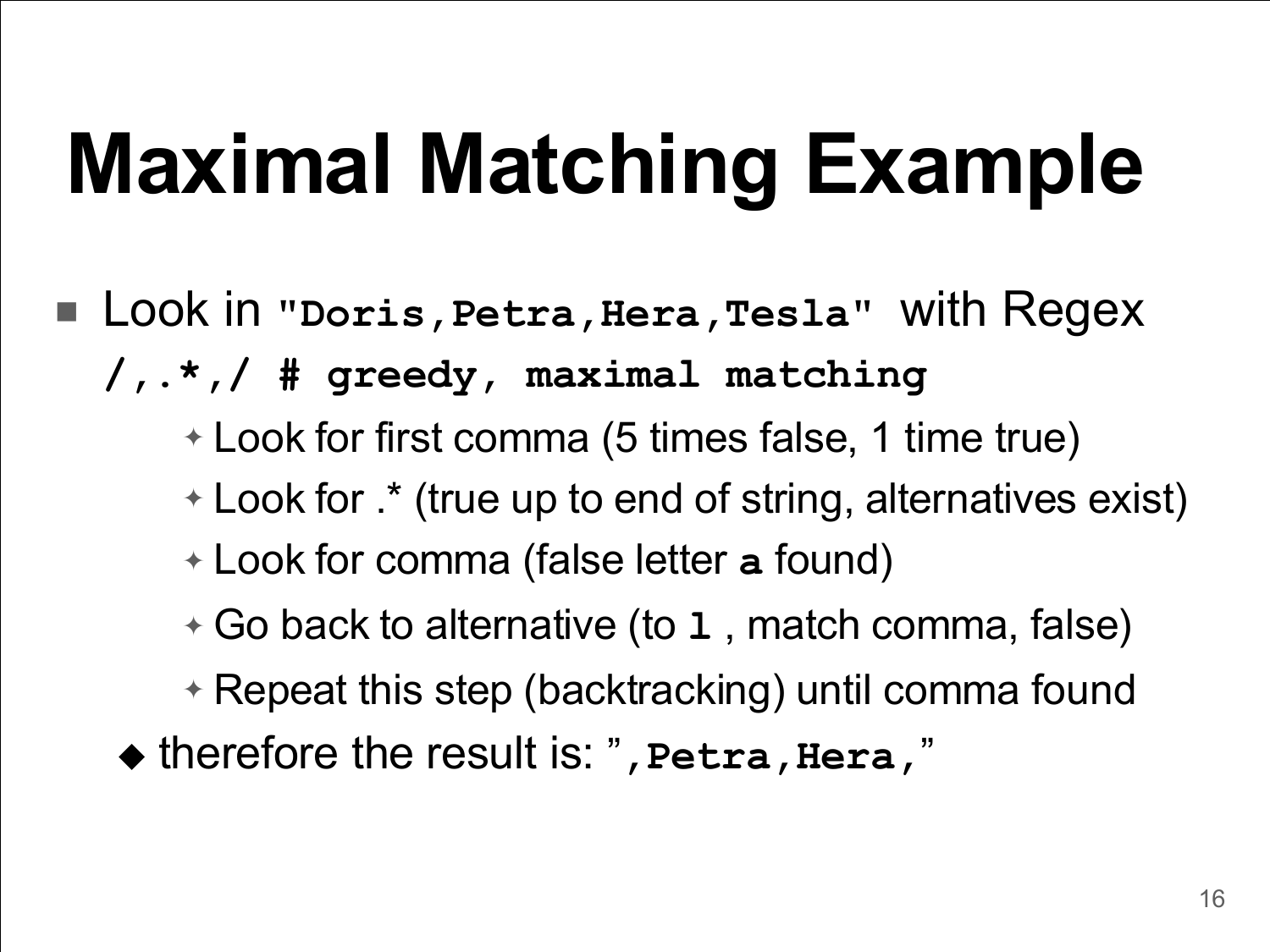# **Minimal Matching Example**

- Look in "Doris, Petra, Hera, Tesla" with Regex **/,.\*?,/ # non-greedy, minimal matching**
	- ✦ Look for first comma (5 times false, 1 time true)
	- ✦ Skip .\* , look for comma (false, letter **P** found)
	- ✦ Go back to alternative (to **e** , match comma, false)
	- ✦ Repeat this step (4 more times) until comma found
	- ◆ therefore the result is: " **,Petra,** "
	- **/,[^ ,]\* ,/ # non greedy, fastest Search**

✦ Elements (for this string) most often true, hence fast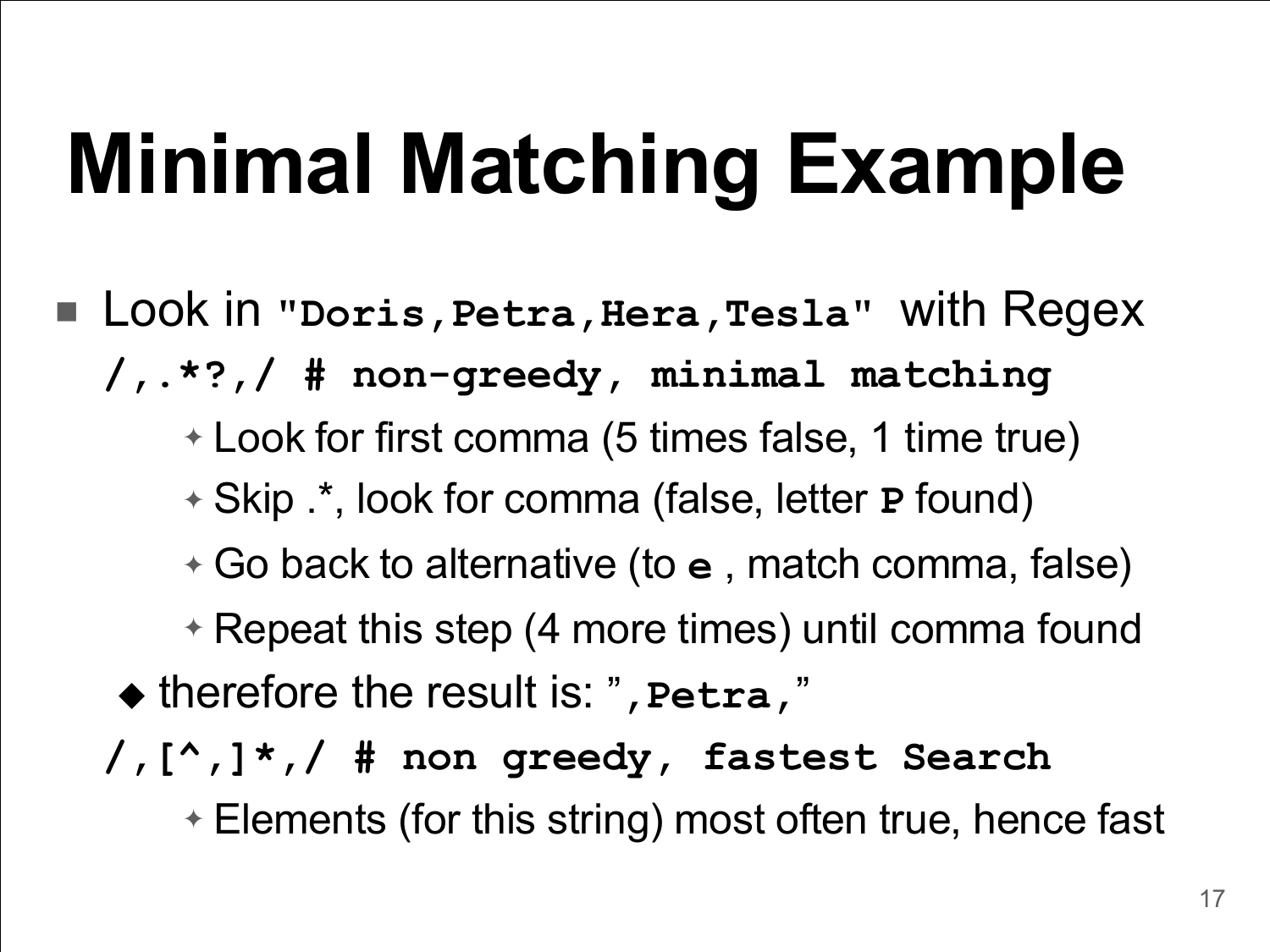# **Backtracking Problems**

- Regex engine is most effective if backtracking rarely occurs. Heavy usage of backtracking can be triggered by nested quantifiers like in **(\d+)\*a**
	- ◆ "123a" succeeds in 5, "1234" fails after many steps
	- ◆ Badly written regex needs exponential time or excessive memory and may dump core
	- ◆ Some bad patterns cured by regex optimizer
- **Avoid nested regex with quantifiers**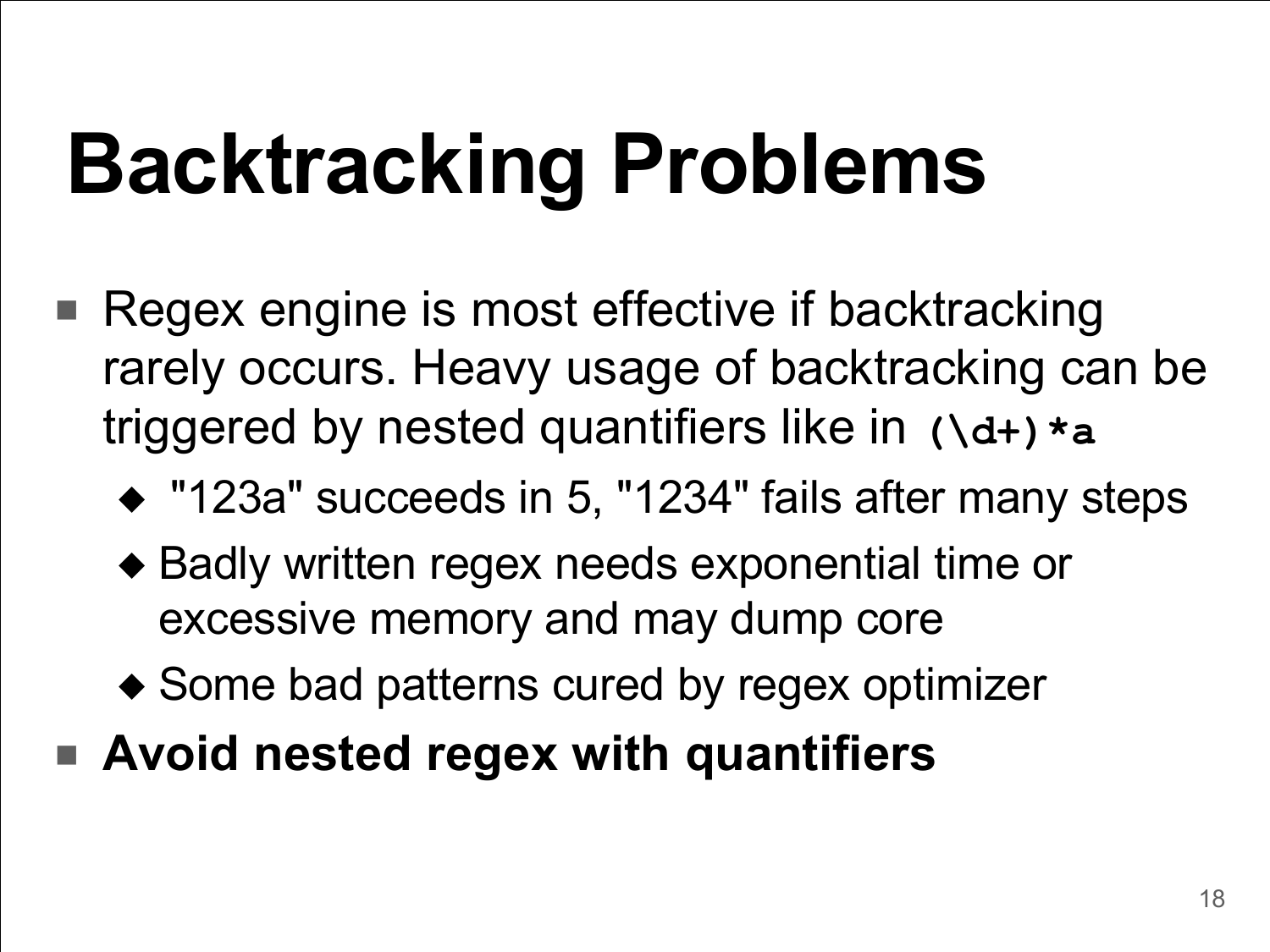### **Subpatterns**

- Definition by enclosing pattern in parentheses
- Within a regex backreference with **\1**, **\2**...possible
- After successful match Variables \$1, \$2 ... filled
- Variables not filled if assertion used (?...)
- Parens do cluster (subpattern) and capture (\$1)
- If only clustering required use (?: *subpattern*) **/,(.\*?),(.\*?),(.\*?)/;# \$1='Doris' ,\$2='Petra' # \$3='' as the last (.\*?) matches '' !!!**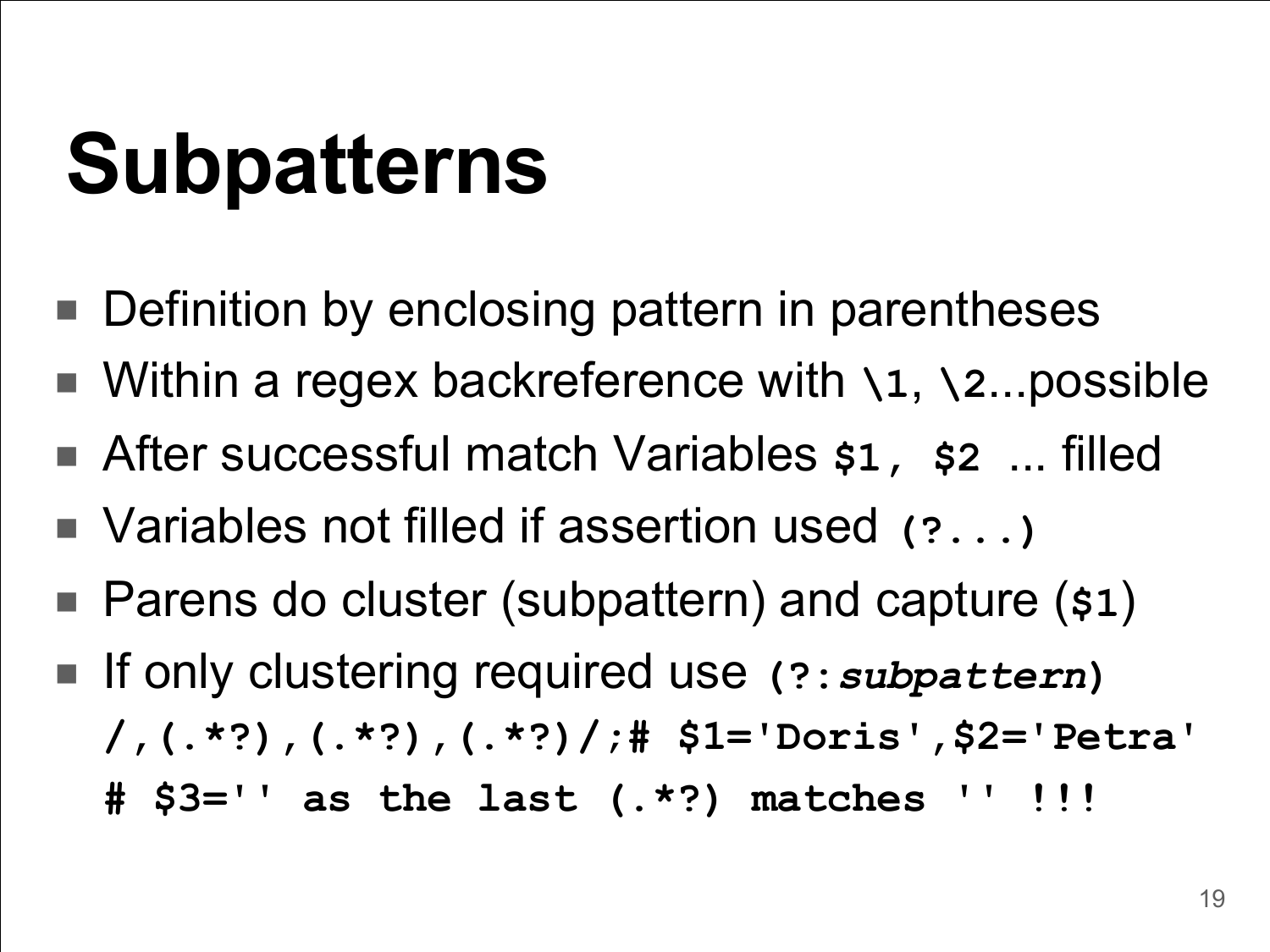### **The Variables \$` , \$& and \$'**

- $\blacksquare$  are filled with parts of the string to be matched:
	- ◆ **\$`**: first part of string that did not match
	- ◆ **\$&**: part of string matching the regex
	- ◆ **\$´**: remaining part of the string
- Variables get filled if they are at least used once ◆ speedup if not used at all,  $$$$  has least overhead
- Since perl 5.6 the arrays  $e+$  and  $e-$  can be used
- No performance penalty, more powerful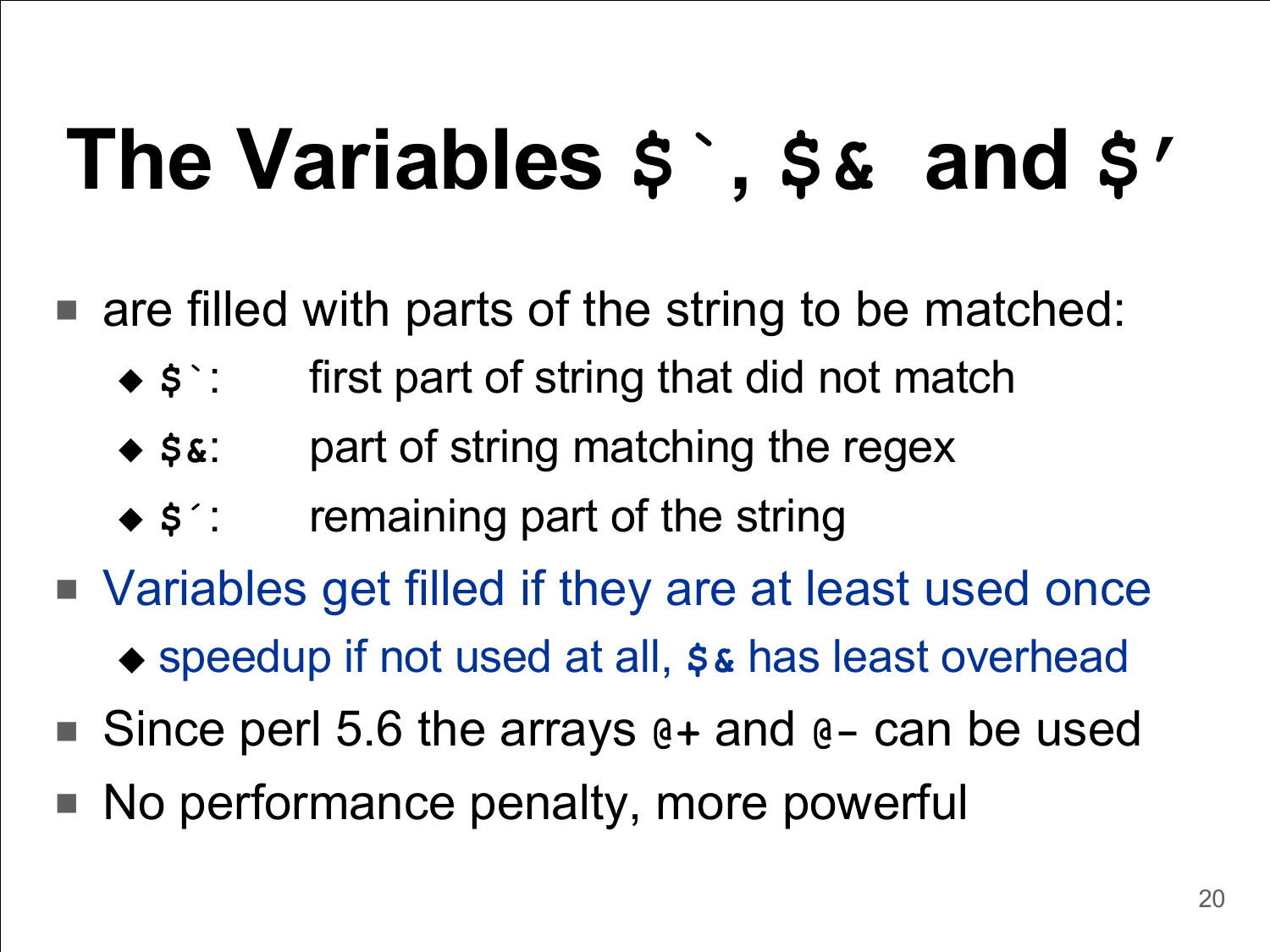### **The Variables @+ and @-**

- These arrays contain the first and last character position of the last pattern match
- **\$-[0]** is the start position of the entire match
- \$+[0] is the end position of the entire match
- **\$-[***n***] \$+[***n***]** are the corresponding values for **\$***n* that is the *n*th matching subpattern
- Therefore if  $\beta$ **x** matched then the equivalent of  $\beta$  is **\$substr(\$x, 0, \$-[0])**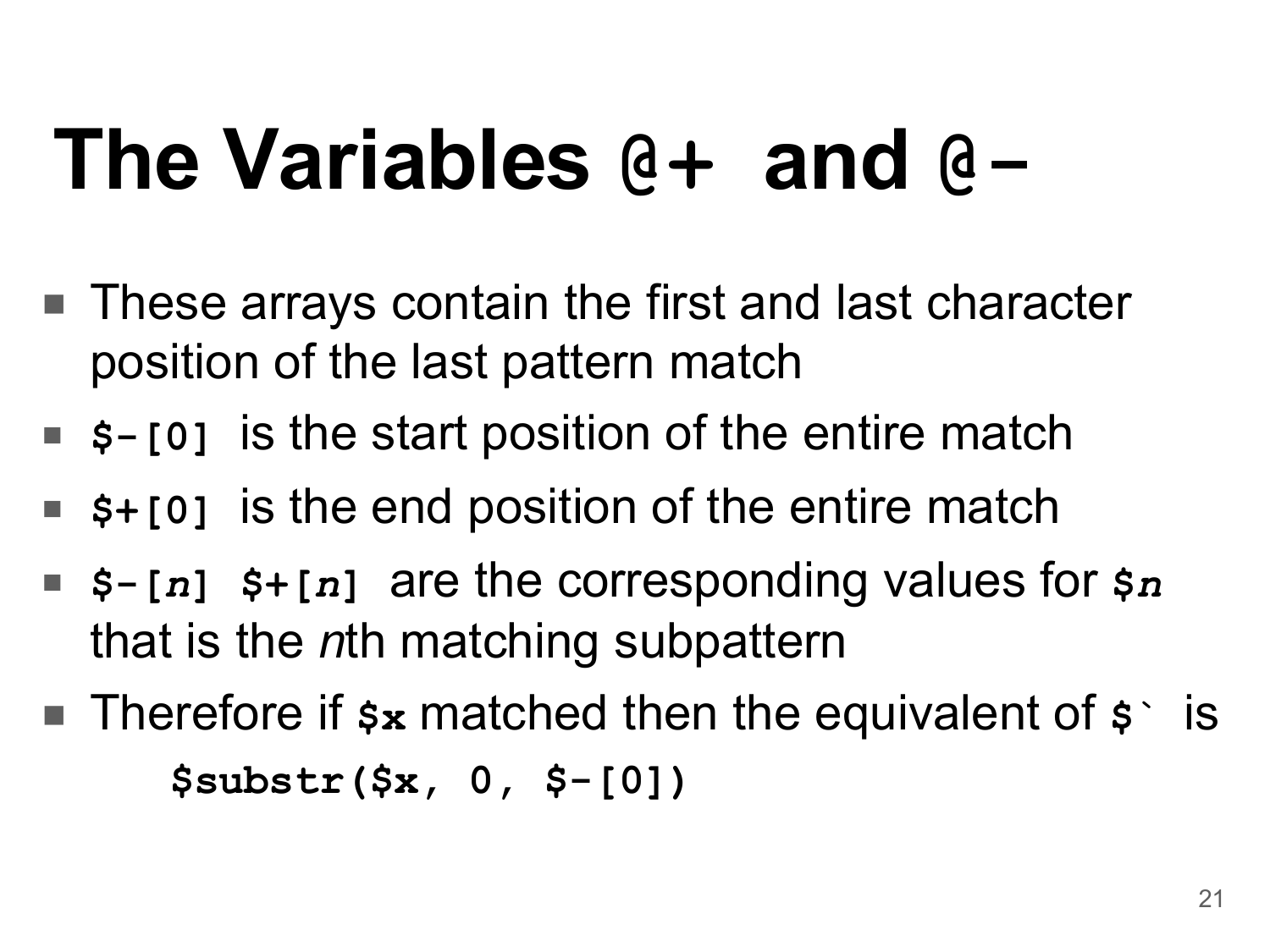### **Assertions**

- Expressions (of length 0!) that need to match
- Simplest Assertions: Positions like ^, \$ and \b
- Positive Lookahead Assertion (?=*pattern*) to prevent matching too much in greedy matches
- *Not covered:*

other lookahead assertions  $(?)$ =...) (?!...) lookbehind assertion (?<=...) (?<!...) and other constructs for obfuscated perl contest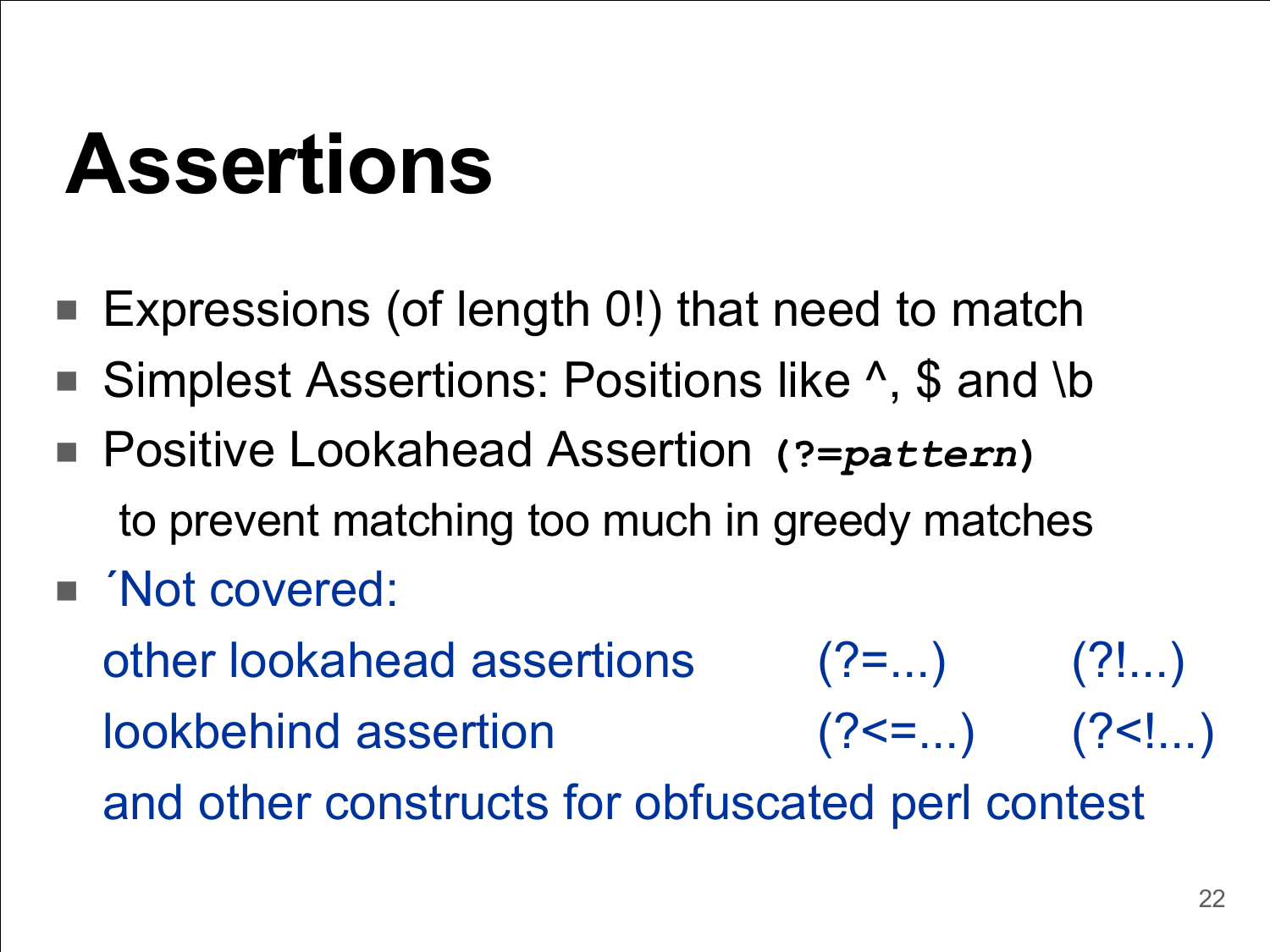# **Options (1)**

- Both the m and s operators allow for options
- Most options the same for m and s
- Meaning of the options (option x see above):
	- $\bullet$  s treat string as single line
	- $\bullet$  m treat string as multiline string
	- $\bullet$  i case insensitive search
	- $\bullet$  g globally find or replace all matches
	- ◆ o optimize (compile string only once)
	- ◆ e → treat replace string as expression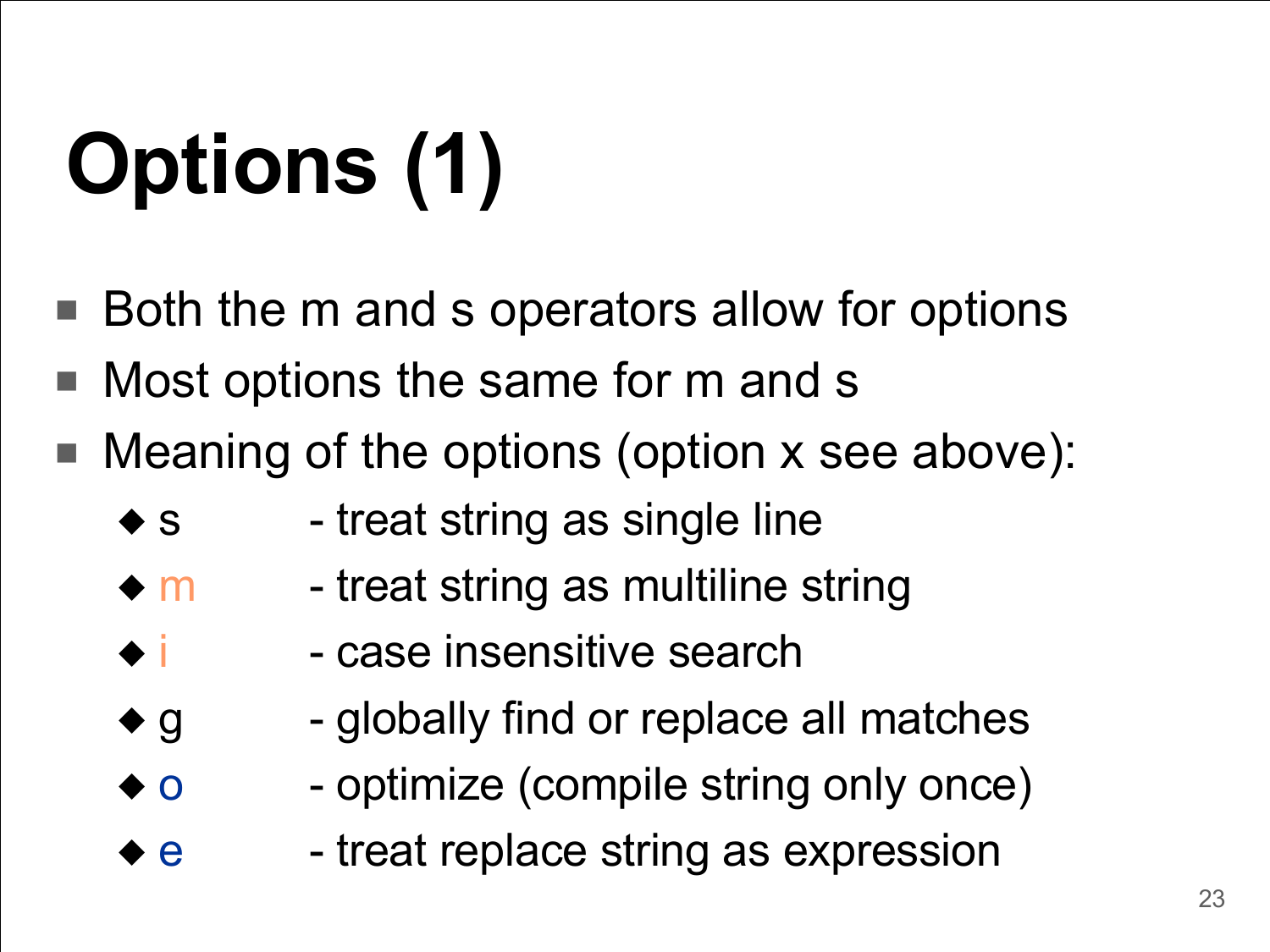# **Options (2)**

- Options s and m for strings with newlines:
	- $\bullet$  a  $\cdot$  match halts at \n, as \n not in .
		- ✦ Change with option **s**: . now matches newline as well
	- ◆ ^ and \$ yield true only at beginning and end of string ✦ with option **m** ^ and \$ do also match after/before \n
- Use option *i* to ignore the case of letters in search
- The **g** option tries to match/replace all occurrences  $\triangle$  then result = number of successful matches (scalar)
	- $result = found/replaced strings$  (list context)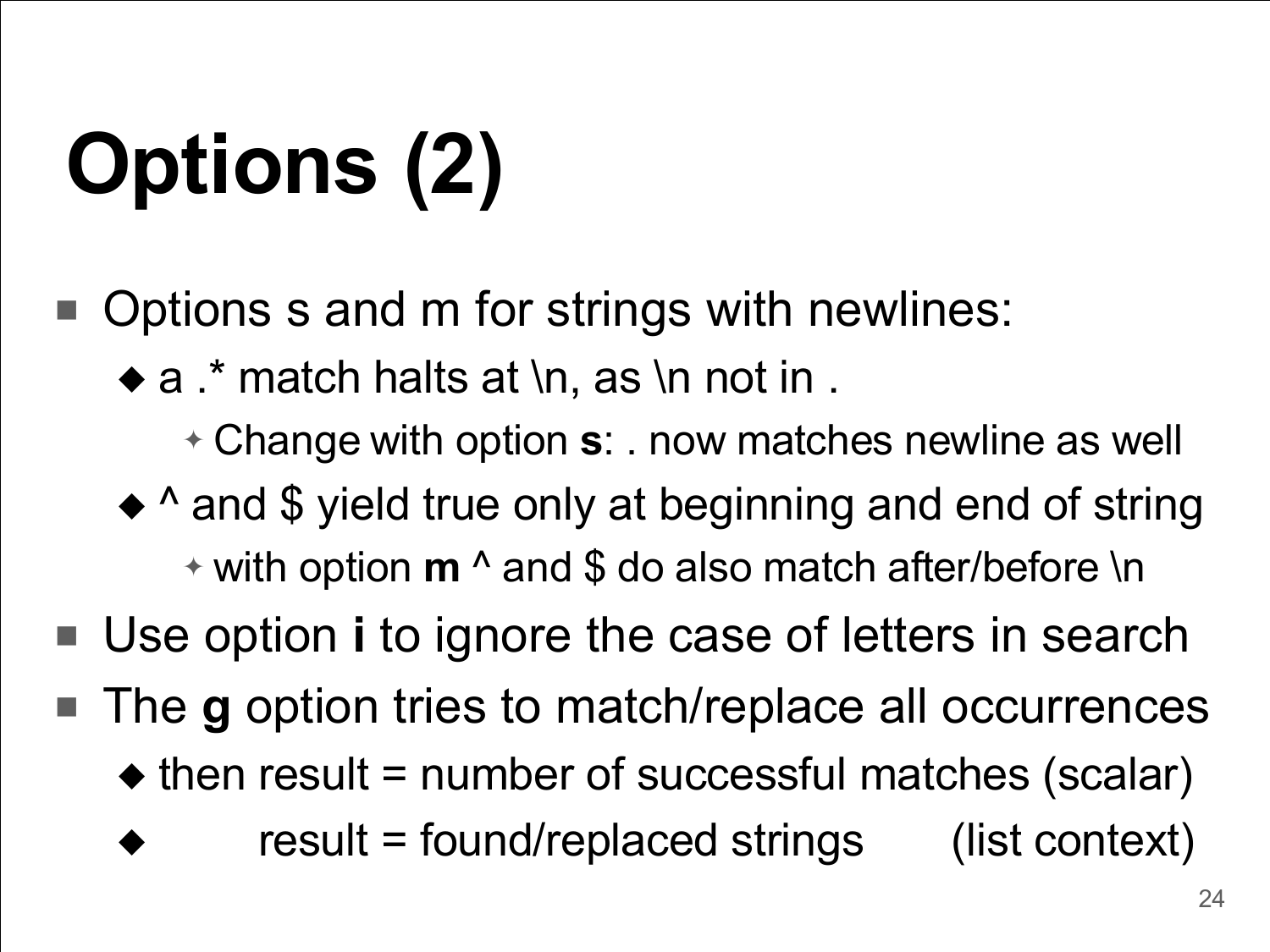#### **Regex examples using options**

```
$n = $str =~ s/,/\n/g;
print "$n Replacements:\n$str\n";
# Option i
print "/pEtRA/i does match\n" if $str =~ /pEtRA/i;
# Option m
print "/^Petra/ does not match\n" if $str !~ /^Petra/;
print "/^Petra/m does match\n" if $str =~ /^Petra/m;
# Option s
print "/Petra.Hera/ does not match\n" if $str !~ /Petra.Hera/;
print "/Petra.Hera/s does match\n" if $str =~ /Petra.Hera/s;
```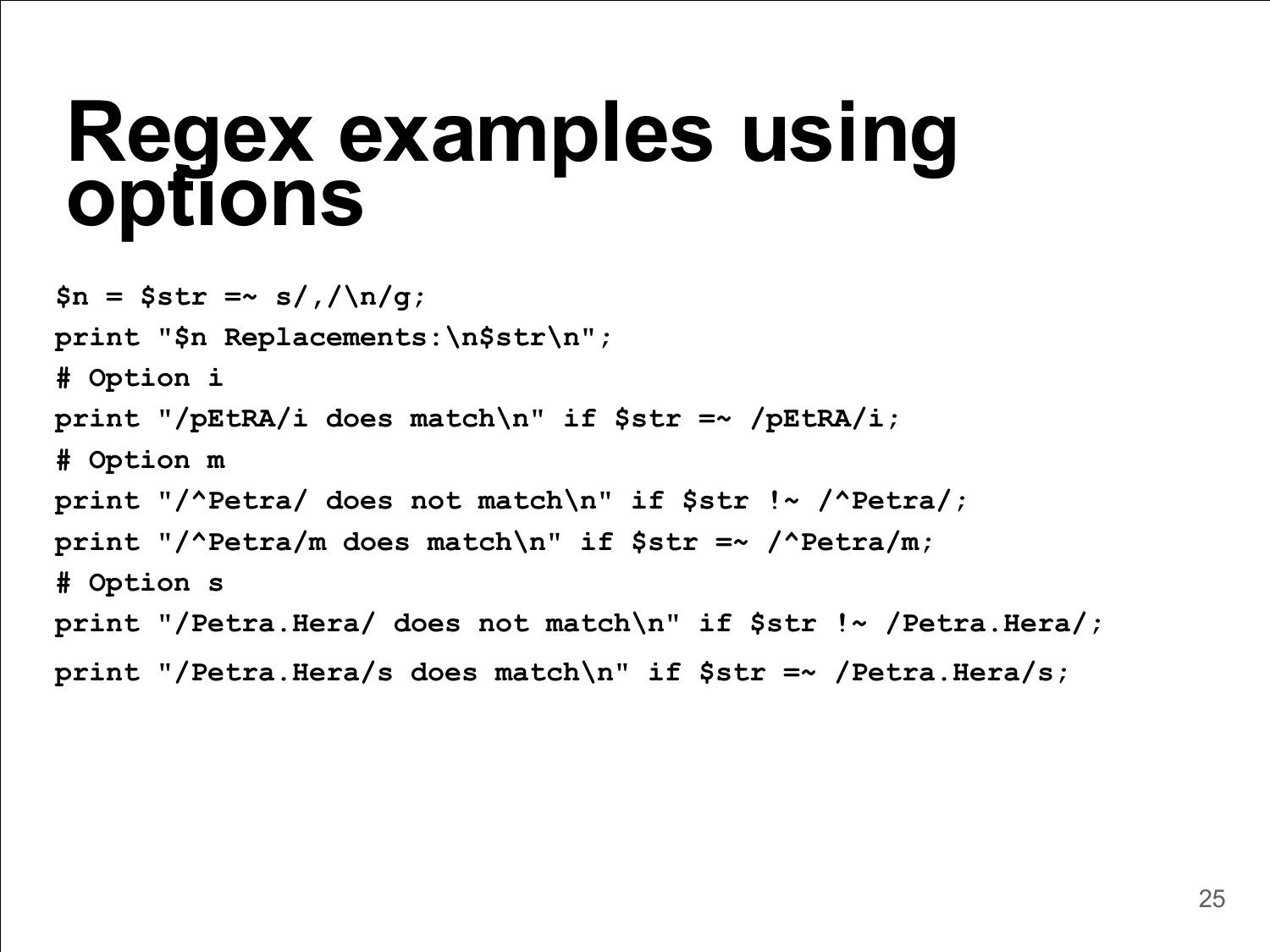#### **Debugging regular expressions**

- **use re** 'debug'; can be used to understand regular expressions (see **perldoc re**)
- Standalone regex debuggers do exist
	- ◆ See e.g. http://weitz.de/regex-coach
- Regexp debugging implemented in some IDE (e.g. Active State's Komodo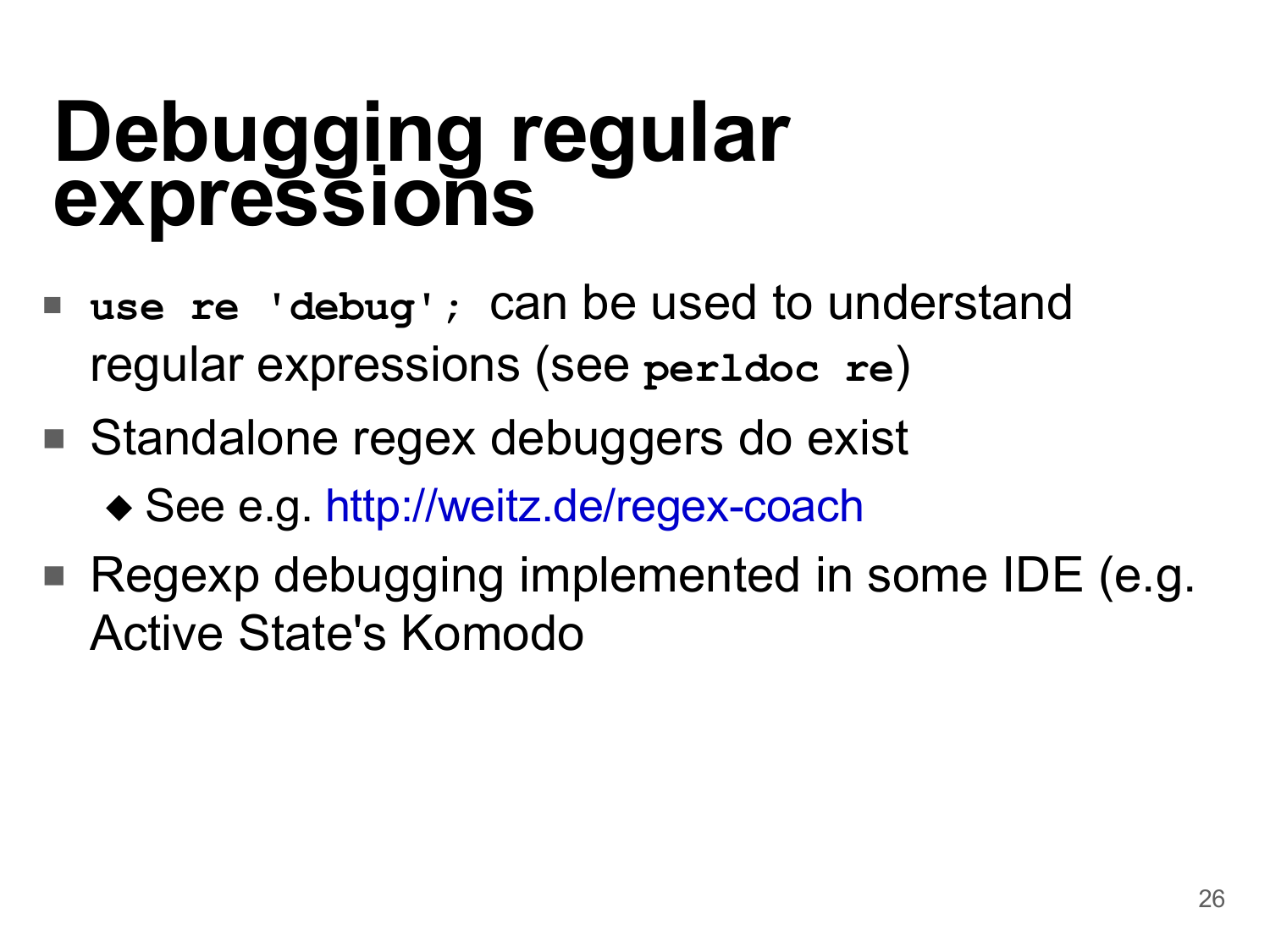# **Regex in the split function**

- split is the only function that accepts a regex **@fields = split** *pattern, string* chops string according to delimiter *pattern pattern* is written as **'pat'** or **/pat/,** not **"pat"**
- An empty pattern splits *string* into characters **@digits = split //, "0123456789";**
- Additional elements get created for each subpattern processing of config files (containing lines **key = val**) (see example below)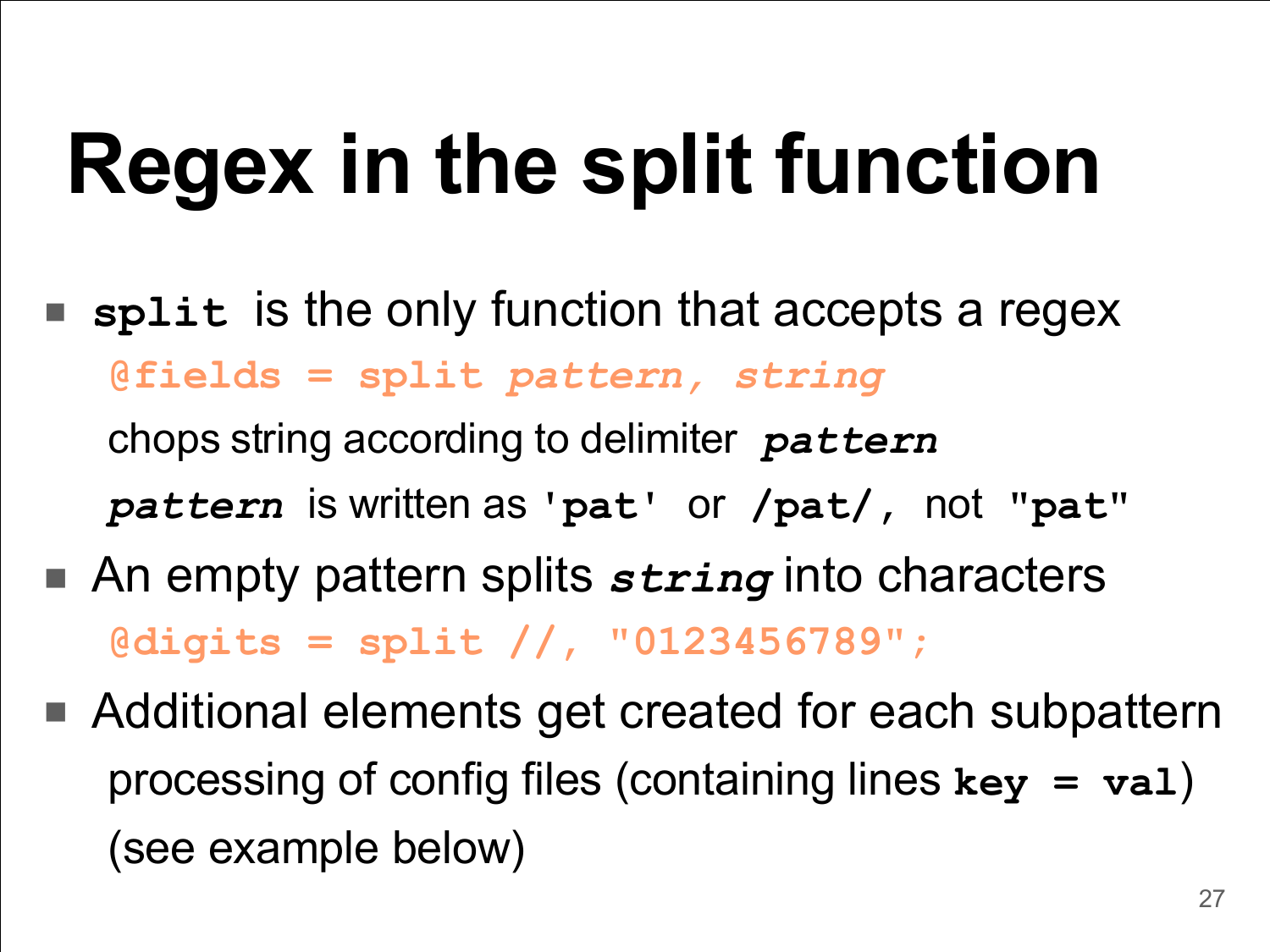# **Splitting text**

■ processing config files (containing lines **key = val**)  $$lines = "key1 = value1\hbox{ }nkey2 = value2\hbox{ }n";$ **%conf = split /\s\*=\s\*(\S+)\n/, \$lines); for ( sort keys %conf ) { print** *"Key:\$\_, Value:\$conf{\$\_}.\n"***; }**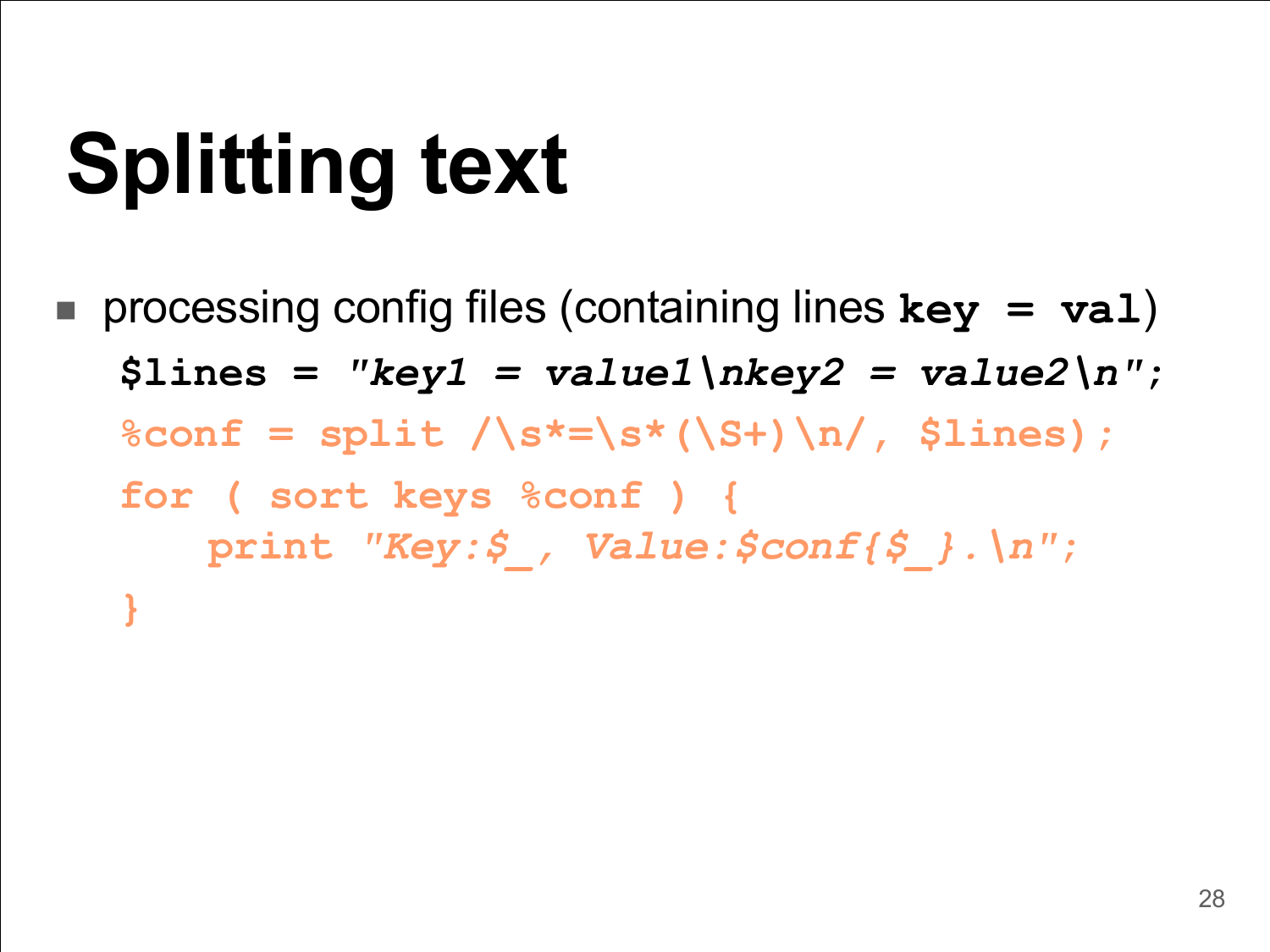#### **There is more than one way to do it**

- Extract the words from **\$str = "abc def ghi jkl ";** ◆ with unpack **\$fmt = "A3x"x4; @words = unpack \$fmt, \$str;**
	- ◆ with regex

**@words = \$str =~ /\b\S+\b/g;**

◆ with split

**@words = split / /, \$str;**

29 **push @words, substr(\$str,0,4, "") while \$str;**◆ with substr (by destroying the original string) **@words = ();**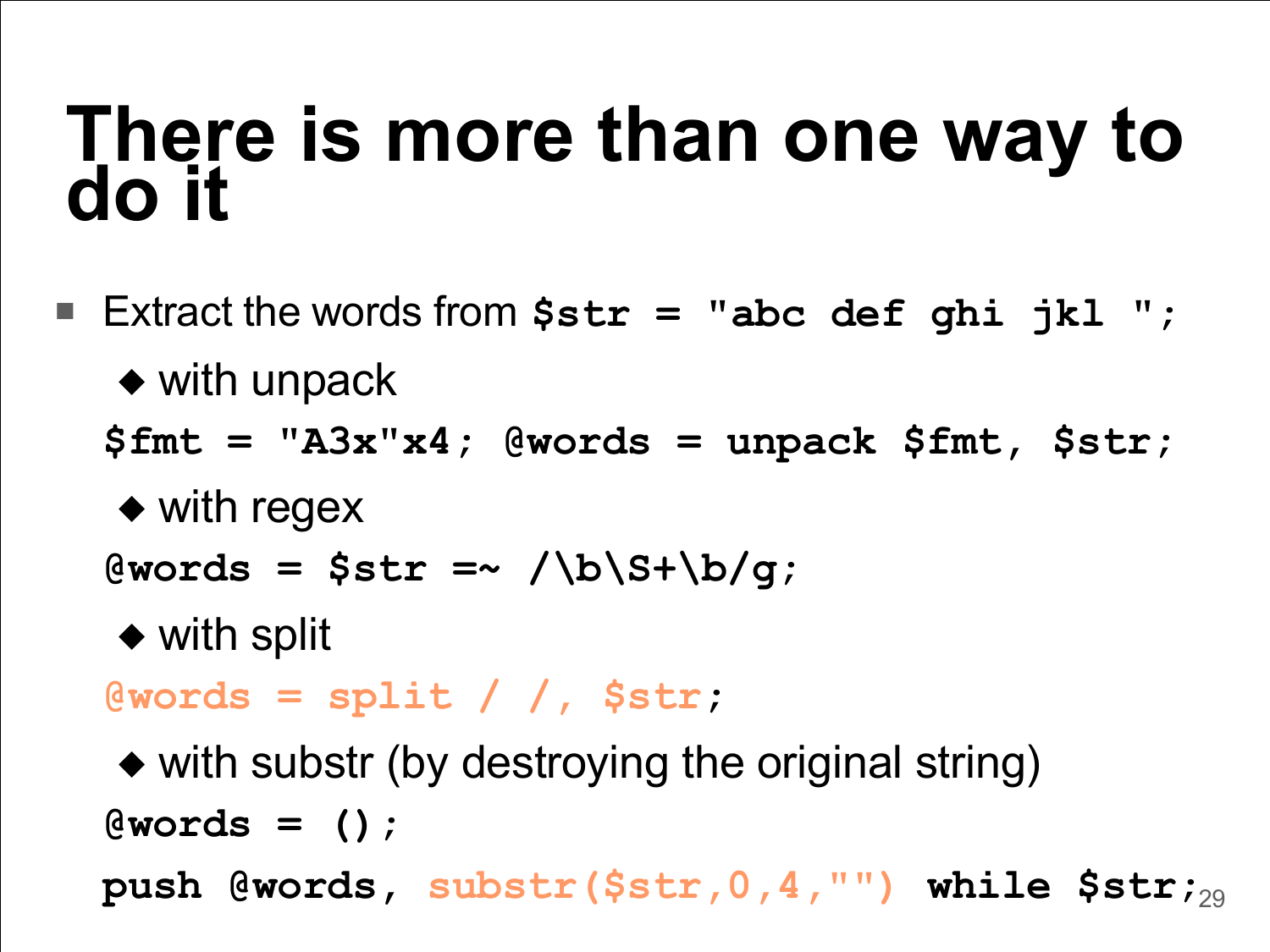# **Regex idioms**

- Removing white space from both ends of string **s/^\s\*(.\*?)\s\*\$/\$1/; # not recommended, slow s/^\s+//; s/\s+\$//; # the recommended way**
- Get the name of the executed program  $(\text{Sprogram} = \$0)$  =  $\sim$  **s**(^.\*[\\/])();
- Swap two words delimited by white space **s/(\S+)\s+(\S+)/\$2 \$1/;**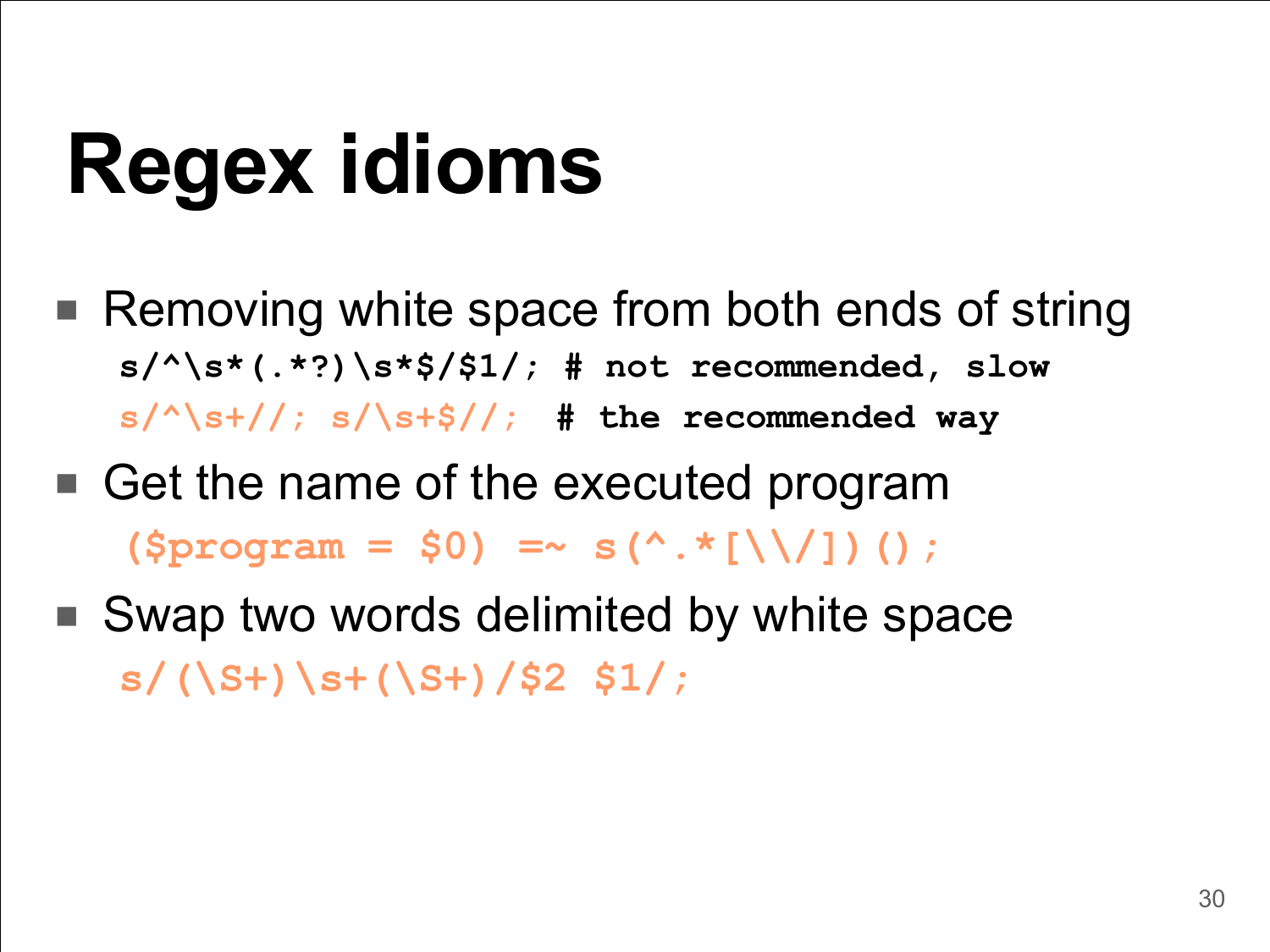#### **Suggestions for further reading**

- Have a look in the regex manpage of perl
	- ◆ **perldoc perlre**
- Read the tutorials
	- ◆ **perldoc perlpacktut**
	- ◆ **perlretut**
	- ◆ **perlrequick**